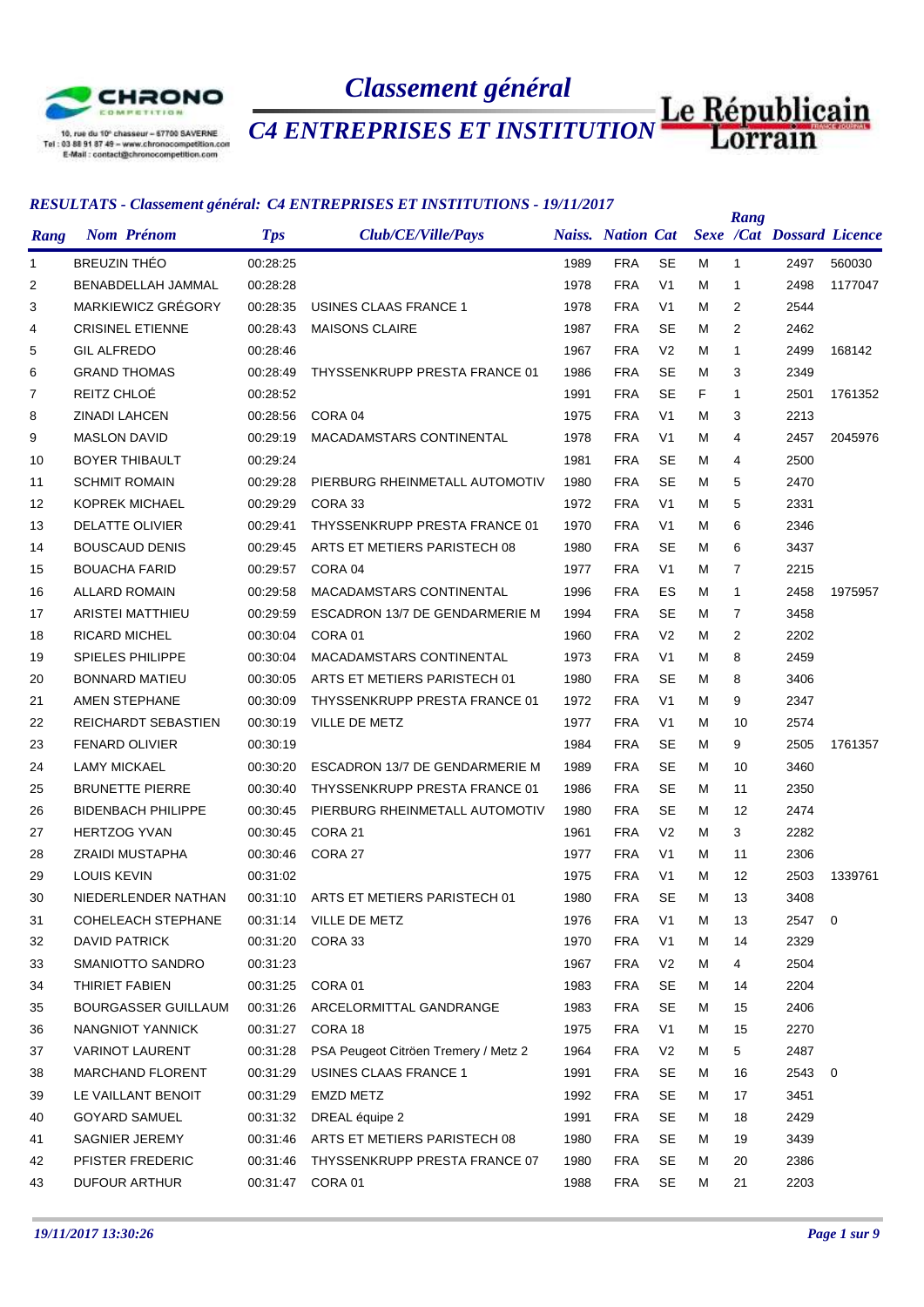| Rang |                     | <b>Nom Prénom</b>          | <b>Tps</b> | Club/CE/Ville/Pays                    |      | <b>Naiss.</b> Nation Cat |                |    | Rang           | Sexe /Cat Dossard Licence |         |
|------|---------------------|----------------------------|------------|---------------------------------------|------|--------------------------|----------------|----|----------------|---------------------------|---------|
| 44   |                     | <b>KUNTZ LAURENT</b>       | 00:31:48   | MACADAMSTARS CONTINENTAL              | 1965 | <b>FRA</b>               | V <sub>2</sub> | м  | 6              | 2460                      |         |
| 45   | NAPOLI DAVID        |                            | 00:31:55   | <b>TRIGO</b>                          | 1972 | <b>FRA</b>               | V <sub>1</sub> | м  | 16             | 2539                      | 1063451 |
| 46   |                     | <b>CHANCEREUL SYLVAIN</b>  | 00:31:55   | <b>EMZD METZ</b>                      | 1992 | <b>FRA</b>               | <b>SE</b>      | м  | 22             | 3452                      |         |
| 47   |                     | PAIS SIMON LOUIS           | 00:31:56   | THYSSENKRUPP PRESTA FRANCE 01         | 1980 | <b>FRA</b>               | <b>SE</b>      | м  | 23             | 2351                      |         |
| 48   |                     | ELIE BERTRAND              | 00:31:57   | PIERBURG RHEINMETALL AUTOMOTIV        | 1980 | <b>FRA</b>               | <b>SE</b>      | м  | 24             | 2476                      |         |
| 49   |                     | <b>MATHIEU STEPHANE</b>    | 00:32:09   | ARTS ET METIERS PARISTECH 08          | 1980 | <b>FRA</b>               | <b>SE</b>      | м  | 25             | 3438                      |         |
| 50   |                     | <b>SPIR SEBASTIEN</b>      | 00:32:10   | PSA Peugeot Citröen Tremery / Metz 2  | 1983 | <b>FRA</b>               | <b>SE</b>      | м  | 26             | 2488                      |         |
| 51   | <b>OLIVERI ENZO</b> |                            | 00:32:18   | <b>SA GROUPE CIMULEC</b>              | 1964 | <b>FRA</b>               | V <sub>2</sub> | м  | $\overline{7}$ | 2493                      | 1187589 |
| 52   |                     | <b>HEMEURY EMMANUEL</b>    | 00:32:19   | ARTS ET METIERS PARISTECH 01          | 1980 | <b>FRA</b>               | <b>SE</b>      | M  | 27             | 3407                      |         |
| 53   |                     | <b>SPINNER CHRISTOPHE</b>  | 00:32:22   | ECOLE ELEMENTAIRE MARCEL PAGNO        | 1990 | <b>FRA</b>               | <b>SE</b>      | м  | 28             | 2345                      |         |
| 54   |                     | <b>BELKHEIR HASSAN</b>     | 00:32:22   | CORA 08                               | 1963 | <b>FRA</b>               | V <sub>2</sub> | м  | 8              | 2231                      |         |
| 55   |                     | RAVANAT BENOÎT             | 00:32:24   | THERMO-EST 1                          | 1985 | <b>FRA</b>               | SE             | м  | 29             | 2525                      |         |
| 56   | PERES HUBERT        |                            | 00:32:25   | PSA Peugeot Citröen Tremery / Metz 2  | 1966 | <b>FRA</b>               | V <sub>2</sub> | м  | 9              | 2489                      |         |
| 57   |                     | <b>KUNTZ CLEMENT</b>       | 00:32:32   | MACADAMSTARS CONTINENTAL              | 1983 | <b>FRA</b>               | <b>SE</b>      | м  | 30             | 2559                      |         |
| 58   |                     | <b>LEGER YANNICK</b>       | 00:32:33   | ESCADRON 13/7 DE GENDARMERIE M        | 1985 | <b>FRA</b>               | <b>SE</b>      | м  | 31             | 3459                      |         |
| 59   |                     | <b>ANDRE CHRISTOPHE</b>    | 00:32:41   | <b>JEAN LEFEBVRE LORRAINE</b>         | 1973 | <b>FRA</b>               | V <sub>1</sub> | м  | 17             | 2436                      | 683316  |
| 60   |                     | <b>BOMBARD JEAN-CLAUDE</b> | 00:32:59   | ATHLETISME METZ METROPOLE*            | 1954 | <b>FRA</b>               | V <sub>3</sub> | м  | 1              | 2575                      |         |
| 61   |                     | <b>FEBVET JEAN-JACQUES</b> | 00:33:00   |                                       | 1969 | <b>FRA</b>               | V <sub>1</sub> | м  | 18             | 2506                      | 1844950 |
| 62   |                     | DORST JEAN-MICHEL          | 00:33:02   |                                       | 1964 | <b>FRA</b>               | V <sub>2</sub> | м  | 10             | 2510                      | 101223  |
| 63   |                     | TOUSSAINT LAURENT          | 00:33:03   | ARCELORMITTAL GANDRANGE               | 1974 | <b>FRA</b>               | V <sub>1</sub> | M  | 19             | 2404                      | 1681118 |
| 64   |                     | POUPA EDOUARD              | 00:33:04   | ARTS ET METIERS PARISTECH 01          | 1980 | <b>FRA</b>               | <b>SE</b>      | м  | 32             | 3410                      |         |
| 65   |                     | <b>COQUERON JEAN PAUL</b>  | 00:33:15   | CORA 21                               | 1963 | <b>FRA</b>               | V <sub>2</sub> | м  | 11             | 2283                      |         |
| 66   | <b>BONNAY KEVIN</b> |                            | 00:33:21   | ARTS ET METIERS PARISTECH 08          | 1980 | <b>FRA</b>               | SE             | м  | 33             | 3436                      |         |
| 67   |                     | <b>LACHAISE MATTHIEU</b>   | 00:33:28   | THYSSENKRUPP PRESTA FRANCE 08         | 1980 | <b>FRA</b>               | <b>SE</b>      | м  | 34             | 2389                      |         |
| 68   | ALLART JULIEN       |                            | 00:33:32   |                                       | 1988 | <b>FRA</b>               | <b>SE</b>      | м  | 35             | 2502                      | 2029847 |
| 69   |                     | <b>AUDOLLENT FRANCOIS</b>  | 00:33:37   | CORA 35                               | 1966 | <b>FRA</b>               | V <sub>2</sub> | м  | 12             | 2339                      |         |
| 70   |                     | <b>LEGRIS STEPHANE</b>     | 00:33:42   | <b>SA GROUPE CIMULEC</b>              | 1968 | <b>FRA</b>               | V <sub>2</sub> | м  | 13             | 2495                      |         |
| 71   |                     | <b>CHERCHARI ADEL</b>      | 00:33:48   | 1RSMV                                 | 1994 | <b>FRA</b>               | <b>SE</b>      | м  | 36             | 3454                      |         |
| 72   |                     | SOCHACKI FREDERIC          | 00:33:51   | CORA 12                               | 1968 | <b>FRA</b>               | V <sub>2</sub> | м  | 14             | 2245                      |         |
| 73   |                     | <b>FLAGEOLLET PASCAL</b>   | 00:33:56   | ECOLE ELEMENTAIRE MARCEL PAGNO        | 1968 | <b>FRA</b>               | V <sub>2</sub> | M  | 15             | 2344                      |         |
| 74   |                     | <b>BLANCHARD AYMERIC</b>   | 00:33:59   | CORA 19                               | 1997 | <b>FRA</b>               | ES             | М  | 2              | 2276                      |         |
| 75   |                     | <b>MAURER CHRISTOPHE</b>   | 00:34:01   | <b>EMZD METZ</b>                      | 1970 | <b>FRA</b>               | V <sub>1</sub> | м  | 20             | 3449                      |         |
| 76   |                     | DEMANGE ARNAULD            | 00:34:02   | THERMO-EST 2                          | 1992 | <b>FRA</b>               | <b>SE</b>      | M  | 37             | 2529                      |         |
| 77   |                     | LHOPITAL NATHALIE          | 00:34:03   | SA GROUPE CIMULEC                     | 1973 | <b>FRA</b>               | V <sub>1</sub> | F. | $\mathbf{1}$   | 2494                      |         |
| 78   |                     | PIERRON MANFRED            | 00:34:05   | MACADAMSTARS CONTINENTAL              | 1954 | <b>FRA</b>               | V <sub>3</sub> | M  | $\overline{c}$ | 2461                      |         |
| 79   |                     | SOUMAN FLORENCE            | 00:34:06   | <b>ENSEMBLE SCOLAIRE JEAN XXIII 1</b> | 1970 | <b>FRA</b>               | V <sub>1</sub> | F  | 2              | 3474                      |         |
| 80   | <b>BONEL ERIC</b>   |                            | 00:34:07   | ARTS ET METIERS PARISTECH 03          | 1970 | <b>FRA</b>               | V <sub>1</sub> | M  | 21             | 3419                      |         |
| 81   | <b>MEGEL ERIC</b>   |                            | 00:34:12   | ARCELORMITTAL GANDRANGE               | 1977 | <b>FRA</b>               | V <sub>1</sub> | M  | 22             | 2407                      |         |
| 82   |                     | KHAZROUNI LAURENT          | 00:34:13   | PIERROT                               | 1967 | <b>FRA</b>               | V <sub>2</sub> | м  | 16             | 2403                      |         |
| 83   |                     | AMARU SALVATORE            | 00:34:13   | PSA Peugeot Citröen Tremery / Metz 1  | 1976 | <b>FRA</b>               | V <sub>1</sub> | м  | 23             | 2482                      |         |
| 84   |                     | <b>BAUDOT JEAN-BRICE</b>   | 00:34:20   | PSA Peugeot Citröen Tremery / Metz 1  | 1977 | <b>FRA</b>               | V <sub>1</sub> | м  | 24             | 2481                      |         |
| 85   |                     | <b>BRIGNOLI STÉPHANE</b>   | 00:34:21   | JEAN LEFEBVRE LORRAINE                | 1978 | <b>FRA</b>               | V <sub>1</sub> | м  | 25             | 2437                      |         |
| 86   |                     | TRIOULEYRE PAUL            | 00:34:23   | ARTS ET METIERS PARISTECH 01          | 1980 | <b>FRA</b>               | <b>SE</b>      | м  | 38             | 3409                      |         |
| 87   |                     | <b>BALABAN SEBASTIEN</b>   | 00:34:26   | IUT MP 1                              | 1992 | <b>FRA</b>               | SE             | M  | 39             | 3462                      |         |
| 88   |                     | RASMUS 26/11/1990 SOPHI    | 00:34:28   |                                       | 1964 | <b>FRA</b>               | V <sub>2</sub> | F  | 1              | 2518                      |         |
| 89   |                     | <b>GRIES CLEMENT</b>       | 00:34:28   | THYSSENKRUPP PRESTA FRANCE 08         | 1980 | <b>FRA</b>               | <b>SE</b>      | м  | 40             | 2391                      |         |
| 90   |                     | <b>COINSMANN FRANÇIS</b>   | 00:34:31   | CORA 02                               | 1965 | <b>FRA</b>               | V <sub>2</sub> | м  | 17             | 2208                      |         |
| 91   | <b>SIMON GILLES</b> |                            | 00:34:32   | PIERBURG RHEINMETALL AUTOMOTIV        | 1980 | <b>FRA</b>               | <b>SE</b>      | м  | 41             | 2477                      |         |
| 92   | JOBLON EDDY         |                            | 00:34:34   | ESCADRON 13/7 DE GENDARMERIE M        | 1990 | <b>FRA</b>               | <b>SE</b>      | м  | 42             | 3461                      |         |
| 93   |                     | KIRMANN JEAN-LUC           | 00:34:34   |                                       | 1959 | <b>FRA</b>               | V <sub>2</sub> | м  | 18             | 2507                      |         |
|      |                     |                            |            |                                       |      |                          |                |    |                |                           |         |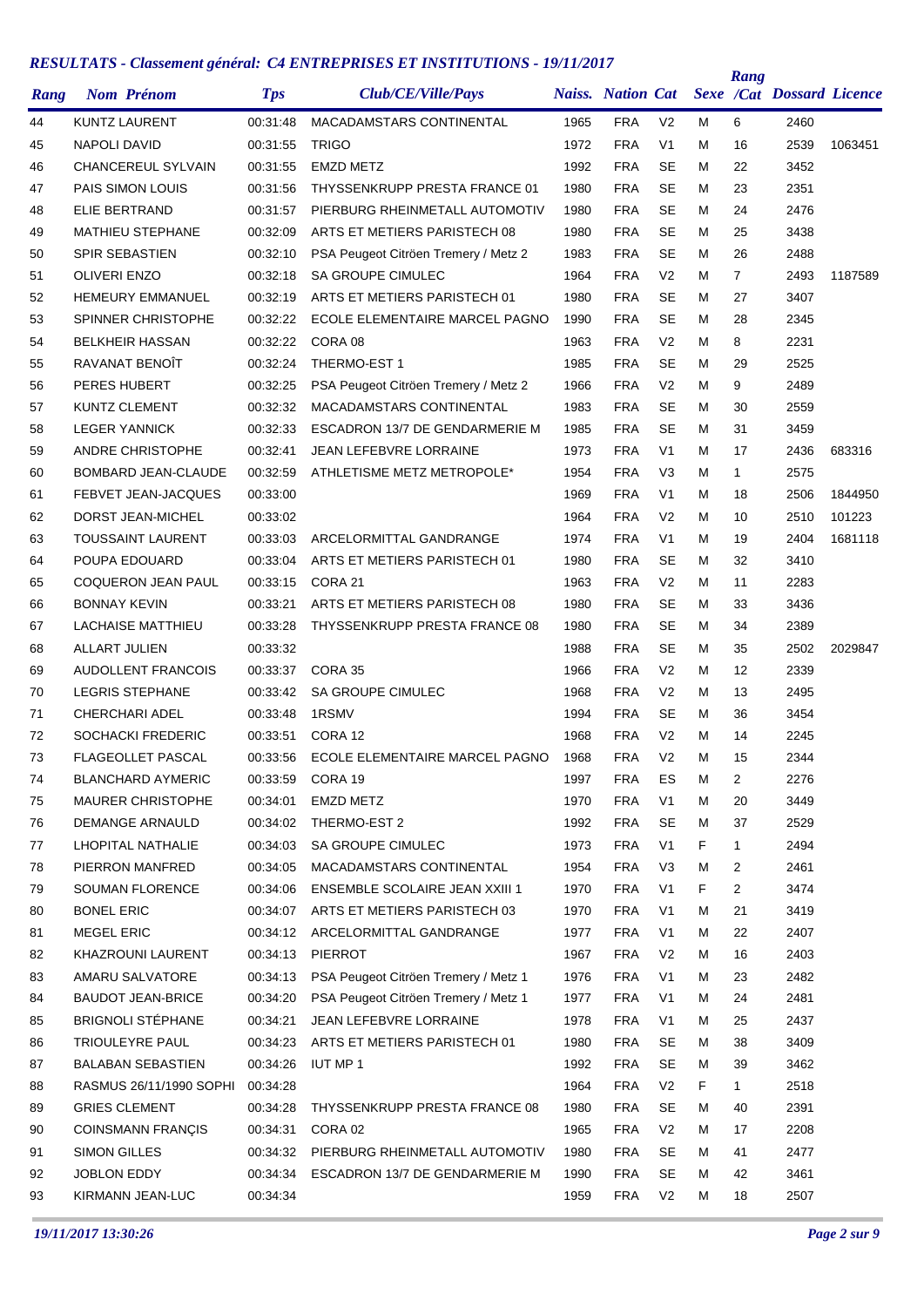| Rang | <b>Nom Prénom</b>          | <b>Tps</b>     | Club/CE/Ville/Pays                   |      | <b>Naiss.</b> Nation Cat |                |    | Rang           | <b>Sexe /Cat Dossard Licence</b> |         |
|------|----------------------------|----------------|--------------------------------------|------|--------------------------|----------------|----|----------------|----------------------------------|---------|
| 94   | CARBALLO ANDRÉ             | 00:34:36       | PSA Peugeot Citröen Tremery / Metz 2 | 1976 | <b>FRA</b>               | V <sub>1</sub> | м  | 26             | 2491                             |         |
| 95   | LEFERT MAXIME              | 00:34:37       | PIERBURG RHEINMETALL AUTOMOTIV       | 1980 | <b>FRA</b>               | SE             | м  | 43             | 2480                             |         |
| 96   | <b>FRANCOIS FREDERIC</b>   | 00:34:39       | CORA 12                              | 1977 | <b>FRA</b>               | V <sub>1</sub> | м  | 27             | 2247                             |         |
| 97   | DERRIERE JEAN-MICHEL       | 00:34:40       | CORA 18                              | 1961 | <b>FRA</b>               | V <sub>2</sub> | м  | 19             | 2272                             |         |
| 98   | <b>ORY LIONNEL</b>         | 00:34:41       | CORA 18                              | 1969 | <b>FRA</b>               | V <sub>1</sub> | м  | 28             | 2269                             |         |
| 99   | <b>ASJEME ANGELO</b>       | 00:34:42       | <b>GSBDD</b>                         | 1980 | <b>FRA</b>               | <b>SE</b>      | м  | 44             | 3446                             |         |
| 100  | <b>STOERKEL FLORIAN</b>    | 00:34:42       | <b>KPMG EQUIPE 1</b>                 | 1991 | <b>FRA</b>               | <b>SE</b>      | м  | 45             | 2442                             |         |
| 101  | <b>DELABARRRE LOIC</b>     | 00:34:42       | CORA 02                              | 1977 | <b>FRA</b>               | V <sub>1</sub> | М  | 29             | 2207                             |         |
| 102  | LE LOUARN ARTHUR           | 00:34:43       | ARTS ET METIERS PARISTECH 03         | 1980 | <b>FRA</b>               | SE             | м  | 46             | 3416                             |         |
| 103  | <b>CHATAING PIERRE</b>     | 00:34:45       | THYSSENKRUPP PRESTA FRANCE 07        | 1980 | <b>FRA</b>               | <b>SE</b>      | м  | 47             | 2385                             |         |
| 104  | <b>TARILLON SYLVAIN</b>    | 00:34:48       | CORA 21                              | 1977 | <b>FRA</b>               | V <sub>1</sub> | м  | 30             | 2281                             |         |
| 105  | DREUX NICOLAS              | 00:34:49       | USINES CLAAS FRANCE 1                | 1982 | <b>FRA</b>               | SE             | м  | 48             | 2546                             |         |
| 106  | <b>RYBICKI GILLES</b>      | 00:34:51       | PIERBURG RHEINMETALL AUTOMOTIV       | 1980 | <b>FRA</b>               | <b>SE</b>      | м  | 49             | 2478                             |         |
| 107  | <b>NEMBRINI CHRISTOPHE</b> | 00:34:54       | CORA 22                              | 1971 | <b>FRA</b>               | V <sub>1</sub> | м  | 31             | 2288                             |         |
| 108  | DA MOTTA EMMANUEL          | 00:34:55       |                                      | 1978 | <b>FRA</b>               | V <sub>1</sub> | м  | 32             | 2511                             |         |
| 109  | RUNDSTADLER LOIC           | 00:34:55       | JEAN LEFEBVRE LORRAINE               | 1982 | <b>FRA</b>               | SE             | м  | 50             | 2438                             |         |
| 110  | CAZZATO LOUIS              | 00:34:58       | USINES CLAAS FRANCE 1                | 1975 | <b>FRA</b>               | V <sub>1</sub> | м  | 33             | 2545                             | 1862429 |
| 111  | <b>MATUSIAK AIME</b>       | 00:34:59       | <b>PIERROT</b>                       | 1963 | <b>FRA</b>               | V <sub>2</sub> | м  | 20             | 2400                             |         |
| 112  | DORSEMANS PAULINE          | 00:34:59       | <b>FRANCE</b>                        | 1991 | <b>FRA</b>               | SE             | F  | $\overline{2}$ | 2558                             |         |
| 113  | <b>GELIN ERIC</b>          | 00:35:00       | CORA 13                              | 1981 | <b>FRA</b>               | <b>SE</b>      | м  | 51             | 2250                             |         |
| 114  | PECHACEK NICOLAS           | 00:35:03       | THYSSENKRUPP PRESTA FRANCE 02        | 1980 | <b>FRA</b>               | <b>SE</b>      | м  | 52             | 2356                             |         |
| 115  | <b>GARCIA VIRGINIE</b>     | 00:35:05       | DIRECTION DEPARTEMENTALE SECUR       | 1980 | <b>FRA</b>               | <b>SE</b>      | F  | 3              | 3402                             |         |
| 116  | <b>FRONTIER FRANÇOIS</b>   | 00:35:09       | THERMO-EST 1                         | 1980 | <b>FRA</b>               | <b>SE</b>      | м  | 53             | 2523                             |         |
| 117  | <b>KRIKAVA CYNTHIA</b>     | 00:35:12       | CORA 05                              | 1978 | <b>FRA</b>               | V <sub>1</sub> | F  | 3              | 2220                             |         |
| 118  | DERRIERE ISABELLE          | 00:35:16       | CORA 18                              | 1964 | <b>FRA</b>               | V <sub>2</sub> | F  | 2              | 2271                             |         |
| 119  | <b>HOUEDEC FRANCK</b>      | 00:35:22       | CORA 19                              | 1971 | <b>FRA</b>               | V <sub>1</sub> | м  | 34             | 2273                             |         |
| 120  | <b>DAESSLE JULIEN</b>      | 00:35:23       | <b>DDPP</b>                          | 1980 | <b>FRA</b>               | SE             | м  | 54             | 2556                             |         |
| 121  | ROBERT CLAUDE              | 00:35:26       | VILLE DE METZ                        | 1968 | <b>FRA</b>               | V <sub>2</sub> | м  | 21             | 2551                             |         |
| 122  | <b>BURGAT GUILLAUME</b>    | 00:35:30       | THYSSENKRUPP PRESTA FRANCE 02        | 1980 | <b>FRA</b>               | SE             | м  | 55             | 2353                             |         |
| 123  | <b>THEOBALD BENOIT</b>     | 00:35:31       | 1RSMV                                | 1985 | <b>FRA</b>               | <b>SE</b>      | М  | 56             | 3457                             |         |
| 124  | <b>BACH VINCENT</b>        | 00:35:31       | <b>KPMG EQUIPE 1</b>                 | 1990 | <b>FRA</b>               | SE             | м  | 57             | 2446                             |         |
| 125  | <b>MELIGNER THIERRY</b>    | 00:35:31       | SA GROUPE CIMULEC                    | 1972 | <b>FRA</b>               | V <sub>1</sub> | м  | 35             | 2496                             |         |
| 126  | GREFFARD GREGORY           | 00:35:32 1RSMV |                                      | 1984 | <b>FRA</b>               | <b>SE</b>      | M  | 58             | 3456                             |         |
| 127  | SALGUEIRO CLAUDIA          | 00:35:33       |                                      | 1994 | <b>FRA</b>               | <b>SE</b>      | F. | 4              | 2513                             | 1975069 |
| 128  | ANIER JEAN-FRANÇOIS        | 00:35:35       | CORA 10                              | 1979 | <b>FRA</b>               | <b>SE</b>      | м  | 59             | 2238                             |         |
| 129  | <b>RAMON PASCAL</b>        | 00:35:36       | THYSSENKRUPP PRESTA FRANCE 02        | 1980 | <b>FRA</b>               | <b>SE</b>      | м  | 60             | 2357                             |         |
| 130  | USALA LOUIS                | 00:35:38       | ECOLE ELEMENTAIRE MARCEL PAGNO       | 1998 | <b>FRA</b>               | ES             | м  | 3              | 2343                             |         |
| 131  | <b>ROZOT FREDERIC</b>      | 00:35:40       | CORA 02                              | 1982 | <b>FRA</b>               | <b>SE</b>      | м  | 61             | 2206                             |         |
| 132  | <b>GAIGNEBET MARGAUX</b>   | 00:35:40       | ARTS ET METIERS PARISTECH 05         | 1980 | <b>FRA</b>               | <b>SE</b>      | F. | 5              | 3426                             |         |
| 133  | MILLAIR CHRISTOPHE         | 00:35:46       | VILLE DE METZ                        | 1980 | <b>FRA</b>               | <b>SE</b>      | м  | 62             | 2548                             |         |
| 134  | LASSEUBE WILLIAM           | 00:35:52       | THYSSENKRUPP PRESTA FRANCE 04        | 1980 | <b>FRA</b>               | <b>SE</b>      | м  | 63             | 2366                             |         |
| 135  | ASSANI BACAR SOUMAILA      | 00:35:57       | GSBDD                                | 1980 | <b>FRA</b>               | <b>SE</b>      | м  | 64             | 3448                             |         |
| 136  | <b>MANN CEDRIC</b>         | 00:36:01       |                                      | 1972 | <b>FRA</b>               | V <sub>1</sub> | м  | 36             | 2509                             |         |
| 137  | CHAUBE PIERRE-ALEXIS       | 00:36:08       | ARCELORMITTAL GANDRANGE              | 1988 | <b>FRA</b>               | <b>SE</b>      | м  | 65             | 2405                             |         |
| 138  | <b>CLAISSE PHILIPPE</b>    | 00:36:12       | CORA 33                              | 1970 | <b>FRA</b>               | V <sub>1</sub> | м  | 37             | 2332                             |         |
| 139  | GOMEZ JEAN-FRANÇOIS        | 00:36:15       | PIERBURG RHEINMETALL AUTOMOTIV       | 1980 | <b>FRA</b>               | <b>SE</b>      | м  | 66             | 2471                             |         |
| 140  | <b>KASPEREK CEDRIC</b>     |                | 00:36:20 VILLE DE METZ               | 1982 | <b>FRA</b>               | <b>SE</b>      | м  | 67             | 2550                             |         |
| 141  | ROTH BERTRAND              | 00:36:23       | PIERBURG RHEINMETALL AUTOMOTIV       | 1980 | <b>FRA</b>               | <b>SE</b>      | м  | 68             | 2466                             |         |
| 142  | <b>DEUTSCH FREDERIC</b>    | 00:36:25       | PIERROT                              | 1980 | <b>FRA</b>               | <b>SE</b>      | м  | 69             | 2399                             |         |
| 143  | <b>BAUER JEROME</b>        |                | 00:36:29 LYCEE ANDRE CITROEN         | 1980 | <b>FRA</b>               | SE             | м  | 70             | 2560                             |         |
|      |                            |                |                                      |      |                          |                |    |                |                                  |         |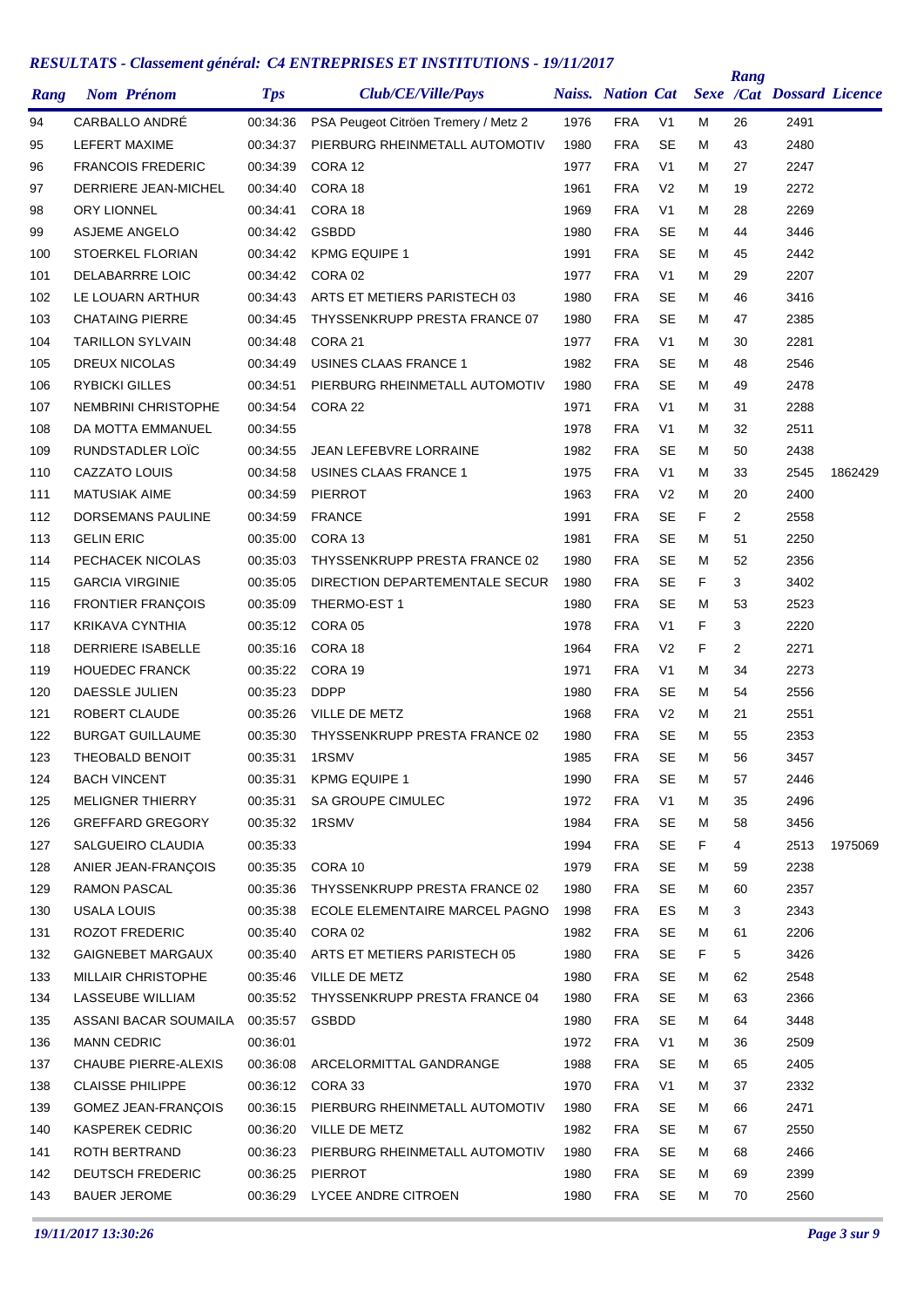| Rang |                      | <b>Nom Prénom</b>          | <b>Tps</b> | Club/CE/Ville/Pays                    |      | <b>Naiss.</b> Nation Cat |                |    | Rang         | <b>Sexe /Cat Dossard Licence</b> |        |
|------|----------------------|----------------------------|------------|---------------------------------------|------|--------------------------|----------------|----|--------------|----------------------------------|--------|
| 144  | <b>NOEL LAURENT</b>  |                            | 00:36:34   | CORA 15                               | 1970 | <b>FRA</b>               | V <sub>1</sub> | м  | 38           | 2258                             |        |
| 145  |                      | EHRHARDT EMMANUEL          | 00:36:36   | PSA Peugeot Citröen Tremery / Metz 2  | 1966 | <b>FRA</b>               | V <sub>2</sub> | M  | 22           | 2490                             |        |
| 146  |                      | <b>SEVRAIN JERERMY</b>     | 00:36:40   | THYSSENKRUPP PRESTA FRANCE 02         | 1980 | <b>FRA</b>               | <b>SE</b>      | M  | 71           | 2354                             |        |
| 147  | <b>GUTH MICKAEL</b>  |                            | 00:36:44   | THYSSENKRUPP PRESTA FRANCE 02         | 1980 | <b>FRA</b>               | <b>SE</b>      | M  | 72           | 2355                             |        |
| 148  |                      | POULAIN ARNAULD            | 00:36:46   | PIERBURG RHEINMETALL AUTOMOTIV        | 1980 | <b>FRA</b>               | SE             | м  | 73           | 2475                             |        |
| 149  |                      | <b>KELLER CHRISTOPHE</b>   | 00:36:50   | THYSSENKRUPP PRESTA FRANCE 02         | 1980 | <b>FRA</b>               | SE             | м  | 74           | 2352                             |        |
| 150  | PICCO GÉRALD         |                            | 00:36:58   | PIERBURG RHEINMETALL AUTOMOTIV        | 1980 | <b>FRA</b>               | <b>SE</b>      | M  | 75           | 2479                             |        |
| 151  |                      | <b>GUILLAUME DIDIER</b>    | 00:36:58   | <b>BANQUE POPULAIRE ALSACE LORRAI</b> | 1960 | <b>FRA</b>               | V <sub>2</sub> | M  | 23           | 2409                             |        |
| 152  |                      | <b>STIBLING THOMAS</b>     | 00:37:07   | THYSSENKRUPP PRESTA FRANCE 09         | 1980 | <b>FRA</b>               | <b>SE</b>      | M  | 76           | 2393                             |        |
| 153  | <b>APPEL EMILIE</b>  |                            | 00:37:10   | CORA 21                               | 1997 | <b>FRA</b>               | ES             | F. | $\mathbf{1}$ | 2284                             |        |
| 154  |                      | <b>BERTRAND YVES</b>       | 00:37:20   | CORA 23                               | 1970 | <b>FRA</b>               | V <sub>1</sub> | M  | 39           | 2291                             |        |
| 155  |                      | <b>MARBACH FREDERIC</b>    | 00:37:21   | <b>EMZD METZ</b>                      | 1980 | <b>FRA</b>               | SE             | M  | 77           | 3453                             |        |
| 156  | DAVID PAUL           |                            | 00:37:21   | ARTS ET METIERS PARISTECH 02          | 1980 | <b>FRA</b>               | <b>SE</b>      | M  | 78           | 3414                             |        |
| 157  |                      | <b>CHANE SEBASTIEN</b>     | 00:37:22   | THYSSENKRUPP PRESTA FRANCE 03         | 1980 | <b>FRA</b>               | <b>SE</b>      | M  | 79           | 2361                             |        |
| 158  |                      | <b>GROUTSCH YANNICK</b>    | 00:37:23   | <b>IUT MP 1</b>                       | 1970 | <b>FRA</b>               | V <sub>1</sub> | м  | 40           | 3465                             |        |
| 159  |                      | WOZNIAK HERVÉ              | 00:37:27   | THERMO-EST 1                          | 1973 | <b>FRA</b>               | V <sub>1</sub> | M  | 41           | 2524                             |        |
| 160  |                      | <b>TOMASSETTI STEFANO</b>  | 00:37:28   | THYSSENKRUPP PRESTA FRANCE 07         | 1980 | <b>FRA</b>               | SE             | M  | 80           | 2384                             |        |
| 161  |                      | DAGOREAU ALAIN             | 00:37:30   | LYCEE ANDRE CITROEN                   | 1980 | <b>FRA</b>               | <b>SE</b>      | M  | 81           | 2563                             |        |
| 162  |                      | <b>BURCHART KNUT</b>       | 00:37:35   | THERMO-EST 1                          | 1972 | <b>FRA</b>               | V <sub>1</sub> | M  | 42           | 2522                             |        |
| 163  |                      | <b>SERRANO FABIEN</b>      | 00:37:36   | THYSSENKRUPP PRESTA FRANCE 03         | 1980 | <b>FRA</b>               | SE             | м  | 82           | 2359                             |        |
| 164  | <b>BENOIT DIDIER</b> |                            | 00:37:37   | CORA 12                               | 1964 | <b>FRA</b>               | V <sub>2</sub> | M  | 24           | 2246                             |        |
| 165  |                      | <b>ZINGRAFF CÉLINE</b>     | 00:37:37   | LYCEE ANDRE CITROEN                   | 1975 | <b>FRA</b>               | V <sub>1</sub> | F  | 4            | 2562                             |        |
| 166  | PIERSON KILIAN       |                            | 00:37:45   | CORA 28                               | 1991 | <b>FRA</b>               | <b>SE</b>      | M  | 83           | 2309                             |        |
| 167  | <b>BEREK MALVIN</b>  |                            | 00:37:45   | CORA 20                               | 1991 | <b>FRA</b>               | <b>SE</b>      | M  | 84           | 2278                             |        |
| 168  |                      | VITAL DURAND ROMAIN        | 00:37:47   | ARTS ET METIERS PARISTECH 02          | 1980 | <b>FRA</b>               | SE             | M  | 85           | 3411                             |        |
| 169  |                      | <b>HALINGER JEAN MARIE</b> | 00:37:48   | CORA 13                               | 1955 | <b>FRA</b>               | V <sub>3</sub> | M  | 3            | 2252                             |        |
| 170  |                      | <b>SCHWINN CHRISTIAN</b>   | 00:37:51   |                                       | 1961 | <b>FRA</b>               | V <sub>2</sub> | M  | 25           | 2517                             | 918775 |
| 171  |                      | <b>ISQUIERDO RÉMI</b>      | 00:37:52   | <b>JEAN LEFEBVRE LORRAINE</b>         | 1991 | <b>FRA</b>               | <b>SE</b>      | M  | 86           | 2439                             |        |
| 172  |                      | <b>ENGEL STEPHANE</b>      | 00:38:09   | <b>KPMG EQUIPE 1</b>                  | 1973 | <b>FRA</b>               | V <sub>1</sub> | M  | 43           | 2441                             |        |
| 173  | NICOLAS LOIC         |                            | 00:38:09   | THYSSENKRUPP PRESTA FRANCE 09         | 1980 | <b>FRA</b>               | SE             | M  | 87           | 2394                             |        |
| 174  |                      | <b>FROMMHERZ HERVE</b>     | 00:38:09   | CORA 14                               | 1974 | <b>FRA</b>               | V1             | M  | 44           | 2254                             |        |
| 175  |                      | <b>BOUR FREDERIC</b>       | 00:38:09   | CORA 28                               | 1972 | <b>FRA</b>               | V <sub>1</sub> | м  | 45           | 2312                             |        |
| 176  |                      | DE LA MENSBRUGE CAMIL      |            | 00:38:10 ARTS ET METIERS PARISTECH 05 | 1980 | <b>FRA</b>               | <b>SE</b>      | F. | 6            | 3425                             |        |
| 177  |                      | <b>CORBISIER SYLVAIN</b>   | 00:38:12   | <b>ENSEMBLE SCOLAIRE JEAN XXIII 1</b> | 1980 | <b>FRA</b>               | SE             | м  | 88           | 3477                             |        |
| 178  |                      | <b>GOUAILLE SEBASTIEN</b>  | 00:38:14   | CORA 23                               | 1974 | <b>FRA</b>               | V <sub>1</sub> | м  | 46           | 2290                             |        |
| 179  | BRUN GAEL            |                            | 00:38:16   | KPMG EQUIPE 1                         | 1987 | <b>FRA</b>               | SE             | м  | 89           | 2444                             |        |
| 180  |                      | SINGUINIA PIERRE           | 00:38:17   | LYCEE ANDRE CITROEN                   | 1971 | <b>FRA</b>               | V <sub>1</sub> | м  | 47           | 2561                             |        |
| 181  | THEIS RENAUD         |                            |            | 00:38:18 CORA 25                      | 1973 | <b>FRA</b>               | V1             | м  | 48           | 2300                             |        |
| 182  |                      | <b>CONREUX MICKAEL</b>     | 00:38:19   | CORA 17                               | 1974 | <b>FRA</b>               | V1             | м  | 49           | 2265                             |        |
| 183  |                      | <b>METZINGER LOIC</b>      | 00:38:20   | <b>KPMG EQUIPE 1</b>                  | 1992 | <b>FRA</b>               | SE             | м  | 90           | 2443                             |        |
| 184  |                      | DE CUBBER CHARLES          | 00:38:20   | 1RSMV                                 | 1983 | <b>FRA</b>               | SE             | м  | 91           | 3455                             |        |
| 185  | ALIAS OLIVIER        |                            | 00:38:23   | CORA 26                               | 1979 | <b>FRA</b>               | SE             | м  | 92           | 2301                             |        |
| 186  | WEBER PIERRE         |                            | 00:38:23   | CORA 23                               | 1967 | <b>FRA</b>               | V <sub>2</sub> | М  |              | 2289                             |        |
| 187  |                      | DRULIOLLE LAURENT          |            | 00:38:24 CORA 22                      | 1967 | <b>FRA</b>               | V <sub>2</sub> | м  | 26<br>27     | 2287                             |        |
|      |                      |                            |            |                                       |      |                          |                |    |              |                                  |        |
| 188  |                      | <b>SPIERCKEL ROMAIN</b>    | 00:38:25   | PIERBURG RHEINMETALL AUTOMOTIV        | 1980 | <b>FRA</b>               | <b>SE</b>      | м  | 93           | 2472                             |        |
| 189  |                      | PERCEVAL GAUTHIER          | 00:38:31   | BANQUE POPULAIRE ALSACE LORRAI        | 1998 | <b>FRA</b>               | ES             | м  | 4            | 2412                             |        |
| 190  |                      | SPANNAGEL YVES             | 00:38:31   | ARTS ET METIERS PARISTECH 04          | 1980 | <b>FRA</b>               | SE             | м  | 94           | 3423                             |        |
| 191  |                      | <b>BLANCHARD AMELIE</b>    | 00:38:37   | CORA 12                               | 1979 | <b>FRA</b>               | SE             | F. | $\mathbf{7}$ | 2248                             |        |
| 192  |                      | POIAREZ MATHIEU            | 00:38:39   | THYSSENKRUPP PRESTA FRANCE 08         | 1985 | <b>FRA</b>               | SE             | м  | 95           | 2390                             |        |
| 193  |                      | <b>BRUZZESE ANTHONY</b>    | 00:38:40   | <b>MAISONS CLAIRE</b>                 | 1991 | <b>FRA</b>               | SE             | м  | 96           | 2464                             |        |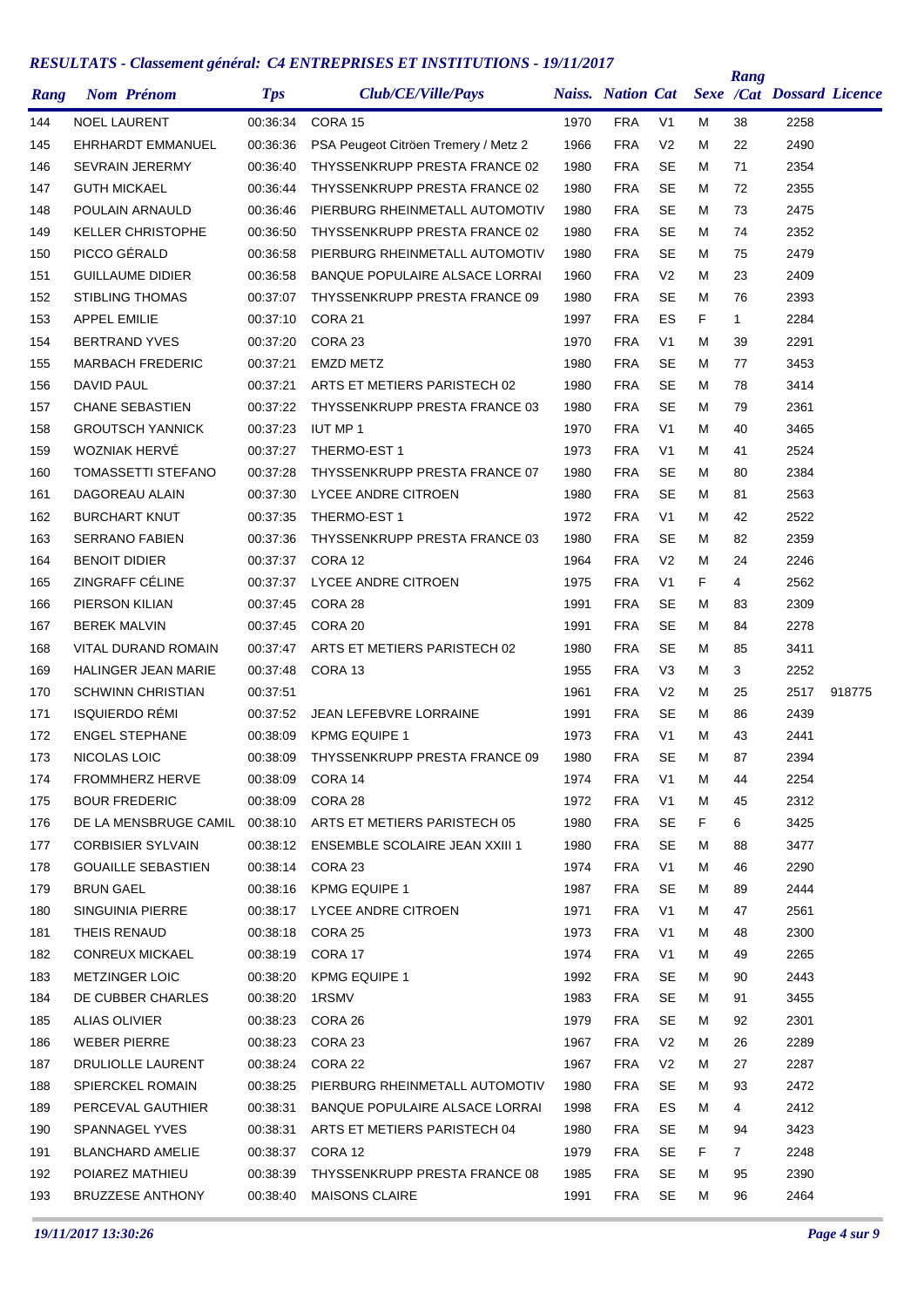| Rang |                      | <b>Nom Prénom</b>         | <b>Tps</b> | Club/CE/Ville/Pays                   |      | <b>Naiss.</b> Nation Cat |                |    | Rang | <b>Sexe /Cat Dossard Licence</b> |         |
|------|----------------------|---------------------------|------------|--------------------------------------|------|--------------------------|----------------|----|------|----------------------------------|---------|
| 194  |                      | <b>DUQUENOIS SYLVAIN</b>  | 00:38:40   | <b>MAISONS CLAIRE</b>                | 1975 | <b>FRA</b>               | V <sub>1</sub> | м  | 50   | 2463                             |         |
| 195  |                      | <b>TORNICELLI GABRIEL</b> | 00:38:40   | ARCELORMITTAL GANDRANGE              | 1960 | <b>FRA</b>               | V <sub>2</sub> | м  | 28   | 2408                             | 1154312 |
| 196  |                      | <b>MEROT ETIENNE</b>      | 00:38:50   | ARTS ET METIERS PARISTECH 04         | 1980 | <b>FRA</b>               | SE             | м  | 97   | 3421                             |         |
| 197  |                      | <b>CHENOT PATRICK</b>     | 00:38:50   | DREAL équipe 2                       | 1963 | <b>FRA</b>               | V <sub>2</sub> | м  | 29   | 2426                             |         |
| 198  | <b>BOEHM DANIEL</b>  |                           | 00:38:55   | ARTS ET METIERS PARISTECH 06         | 1980 | <b>FRA</b>               | SE             | М  | 98   | 3428                             |         |
| 199  |                      | <b>MICHEL ARNAUD</b>      | 00:38:58   | <b>GSBDD</b>                         | 1978 | <b>FRA</b>               | V <sub>1</sub> | м  | 51   | 3445                             |         |
| 200  |                      | <b>RENNIE FRANÇOIS</b>    | 00:39:00   | THYSSENKRUPP PRESTA FRANCE 03        | 1980 | <b>FRA</b>               | SE             | м  | 99   | 2358                             |         |
| 201  |                      | PISTORIUS PASCAL          | 00:39:01   | CORA 33                              | 1960 | <b>FRA</b>               | V <sub>2</sub> | м  | 30   | 2330                             |         |
| 202  |                      | <b>BABIN MARIE CATHY</b>  | 00:39:01   | <b>GSBDD</b>                         | 1980 | <b>FRA</b>               | <b>SE</b>      | F  | 8    | 3444                             |         |
| 203  |                      | LAURENCOT CEDRIC          | 00:39:06   | CORA 26                              | 1980 | <b>FRA</b>               | <b>SE</b>      | М  | 100  | 2303                             |         |
| 204  |                      | DECHERY BERTRAND          | 00:39:06   |                                      | 1967 | <b>FRA</b>               | V <sub>2</sub> | м  | 31   | 2519                             |         |
| 205  |                      | DONISCHAL JULIEN          | 00:39:06   | CORA 35                              | 1985 | <b>FRA</b>               | SE             | М  | 101  | 2337                             |         |
| 206  | <b>GILLET DIEGO</b>  |                           | 00:39:08   | THYSSENKRUPP PRESTA FRANCE 06        | 1980 | <b>FRA</b>               | <b>SE</b>      | м  | 102  | 2380                             |         |
| 207  |                      | PELLETIER ARNAUD          | 00:39:09   | CORA 17                              | 1987 | <b>FRA</b>               | <b>SE</b>      | М  | 103  | 2266                             |         |
| 208  |                      | DE VOS ROMAÎN             | 00:39:09   | <b>BRICO DEPOT</b>                   | 1976 | <b>FRA</b>               | V <sub>1</sub> | М  | 52   | 2416                             |         |
| 209  |                      | <b>CRUSEM MICHAEL</b>     | 00:39:11   | CORA 26                              | 1991 | <b>FRA</b>               | <b>SE</b>      | М  | 104  | 2302                             |         |
| 210  |                      | <b>GRANERO SABINE</b>     | 00:39:14   | CORA 22                              | 1968 | <b>FRA</b>               | V <sub>2</sub> | F  | 3    | 2285                             |         |
| 211  |                      | <b>BRUGNEAUX STÉPHANE</b> | 00:39:14   | <b>DDPP</b>                          | 1972 | <b>FRA</b>               | V <sub>1</sub> | м  | 53   | 2553                             |         |
| 212  | <b>OGET VALERIE</b>  |                           | 00:39:20   | CORA 28                              | 1966 | <b>FRA</b>               | V <sub>2</sub> | F  | 4    | 2310                             |         |
| 213  |                      | <b>KORN THEODORE</b>      | 00:39:23   | THYSSENKRUPP PRESTA FRANCE 04        | 1980 | <b>FRA</b>               | SE             | м  | 105  | 2365                             |         |
| 214  |                      | LALLEMENT JÉROME          | 00:39:24   | USINES CLAAS FRANCE 2                | 1987 | <b>FRA</b>               | <b>SE</b>      | М  | 106  | 2570                             |         |
| 215  |                      | <b>BLANCHARD FABRICE</b>  | 00:39:28   | CORA 19                              | 1972 | <b>FRA</b>               | V <sub>1</sub> | М  | 54   | 2275                             |         |
| 216  |                      | <b>SCYOT SANDRA</b>       | 00:39:30   |                                      | 1977 | <b>FRA</b>               | V <sub>1</sub> | F  | 5    | 2512                             | 1801726 |
| 217  |                      | <b>BONNET NICOLAS</b>     | 00:39:30   | ARTS ET METIERS PARISTECH 02         | 1980 | <b>FRA</b>               | <b>SE</b>      | м  | 107  | 3412                             |         |
| 218  |                      | PHILIP ANNE-MARIE         | 00:39:32   |                                      | 1996 | <b>FRA</b>               | ES             | F  | 2    | 2514                             | 1996413 |
| 219  | <b>CUNY ISABELLE</b> |                           | 00:39:32   | THYSSENKRUPP PRESTA FRANCE 05        | 1980 | <b>FRA</b>               | SE             | F  | 9    | 2371                             |         |
| 220  |                      | NAEGELEN OLIVIER          | 00:39:35   | ARTS ET METIERS PARISTECH 06         | 1980 | <b>FRA</b>               | <b>SE</b>      | М  | 108  | 3430                             |         |
| 221  |                      | <b>GINOUX NICOLAS</b>     | 00:39:35   | <b>IUT MP1</b>                       | 1990 | <b>FRA</b>               | <b>SE</b>      | М  | 109  | 3464                             |         |
| 222  |                      | <b>LAROCHE PIERRE</b>     | 00:39:36   | <b>IUT MP 1</b>                      | 1990 | <b>FRA</b>               | SE             | м  | 110  | 3466                             |         |
| 223  |                      | PISTORIUS AUDREY          | 00:39:36   | CORA 29                              | 1980 | <b>FRA</b>               | <b>SE</b>      | F  | 10   | 2316                             |         |
| 224  | <b>BURGUN ERIC</b>   |                           | 00:39:38   | THERMO-EST 2                         | 1987 | <b>FRA</b>               | <b>SE</b>      | M  | 111  | 2528                             |         |
| 225  | STAUB JÉRÔME         |                           | 00:39:38   | <b>TRIGO</b>                         | 1977 | <b>FRA</b>               | V <sub>1</sub> | М  | 55   | 2541                             |         |
| 226  |                      | <b>AVRIL GUILLAUME</b>    | 00:39:45   | IUT MP 2                             | 1990 | <b>FRA</b>               | <b>SE</b>      | М  | 112  | 3468                             |         |
| 227  |                      | <b>DAMANCE THOMAS</b>     | 00:39:45   | BANQUE POPULAIRE ALSACE LORRAI       | 1991 | <b>FRA</b>               | <b>SE</b>      | М  | 113  | 2414                             |         |
| 228  |                      | <b>JOUSSE DAMIEN</b>      | 00:39:46   | USINES CLAAS FRANCE 2                | 1979 | <b>FRA</b>               | SE             | м  | 114  | 2571                             |         |
| 229  |                      | <b>WEBER ROBERT</b>       | 00:39:47   | ECOLE ELEMENTAIRE MARCEL PAGNO       | 1958 | <b>FRA</b>               | V <sub>3</sub> | м  | 4    | 2341                             |         |
| 230  | <b>BRUNIER TOM</b>   |                           | 00:39:48   | ARTS ET METIERS PARISTECH 03         | 1980 | <b>FRA</b>               | <b>SE</b>      | М  | 115  | 3418                             |         |
| 231  | <b>RIOU MARIE</b>    |                           | 00:39:50   | ARTS ET METIERS PARISTECH 05         | 1980 | <b>FRA</b>               | SE             | F. | 11   | 3427                             |         |
| 232  |                      | <b>BITSCH FREDERIC</b>    | 00:39:54   | <b>BRICO DEPOT</b>                   | 1975 | <b>FRA</b>               | V <sub>1</sub> | М  | 56   | 2415                             |         |
| 233  | AZAMBRE JULIE        |                           | 00:39:55   | ENSEMBLE SCOLAIRE JEAN XXIII 1       | 1975 | <b>FRA</b>               | V <sub>1</sub> | F  | 6    | 3478                             |         |
| 234  |                      | NICLOUX JONATHAN          | 00:39:57   |                                      | 1985 | <b>FRA</b>               | <b>SE</b>      | М  | 116  | 2520                             |         |
| 235  |                      | <b>LAIZET LAURENT</b>     | 00:40:01   |                                      | 1961 | <b>FRA</b>               | V <sub>2</sub> | М  | 32   | 2508                             |         |
| 236  |                      | CANNIZZARO DOMINIQUE      | 00:40:03   | CORA 11                              | 1987 | <b>FRA</b>               | <b>SE</b>      | М  | 117  | 2243                             |         |
| 237  |                      | <b>JAKUBIAK DAMIEN</b>    | 00:40:13   | CORA 05                              | 1983 | <b>FRA</b>               | SE             | М  | 118  | 2217                             |         |
| 238  |                      | MUSIALOWSKI OLIVIER       | 00:40:16   | PSA Peugeot Citröen Tremery / Metz 1 | 1973 | <b>FRA</b>               | V <sub>1</sub> | М  | 57   | 2484                             |         |
| 239  |                      | <b>MARTINET NICOLAS</b>   | 00:40:30   | DIRECTION DEPARTEMENTALE SECUR       | 1980 | <b>FRA</b>               | <b>SE</b>      | М  | 119  | 3404                             |         |
| 240  |                      | <b>WENDLING EMMANUEL</b>  | 00:40:32   | THYSSENKRUPP PRESTA FRANCE 04        | 1980 | <b>FRA</b>               | <b>SE</b>      | М  | 120  | 2368                             |         |
| 241  |                      | LELEU CHRISTOPHE          | 00:40:34   | ARTS ET METIERS PARISTECH 02         | 1980 | <b>FRA</b>               | <b>SE</b>      | М  | 121  | 3415                             |         |
| 242  |                      | CHAUSSET HERVE            | 00:40:35   | PSA Peugeot Citröen Tremery / Metz 1 | 1966 | <b>FRA</b>               | V <sub>2</sub> | М  | 33   | 2483                             |         |
| 243  |                      | <b>GEORGIN ALAIN</b>      | 00:40:36   | CORA 29                              | 1960 | <b>FRA</b>               | V <sub>2</sub> | м  | 34   | 2315                             |         |
|      |                      |                           |            |                                      |      |                          |                |    |      |                                  |         |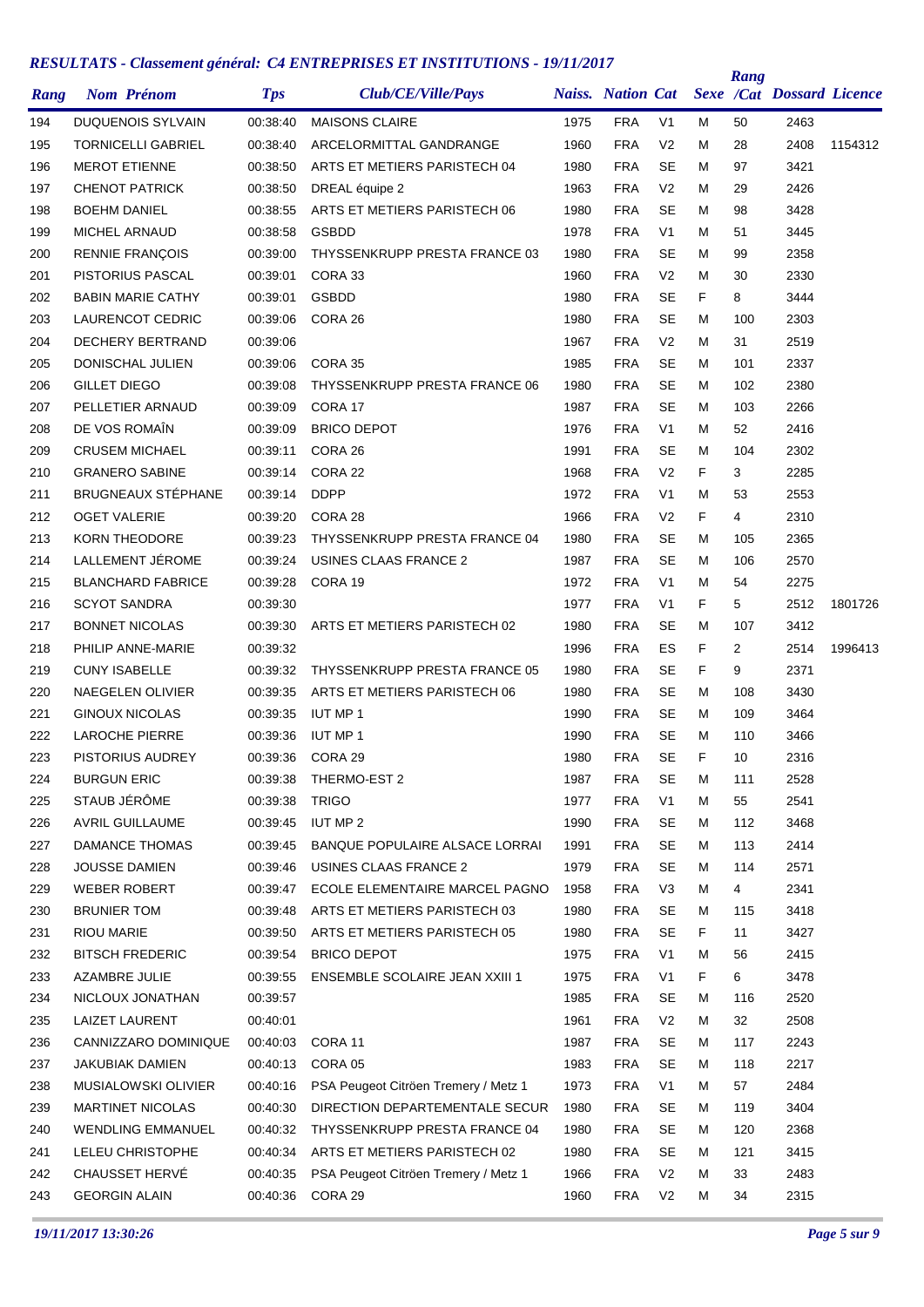| Rang       | <b>Nom Prénom</b>           | <b>Tps</b> | Club/CE/Ville/Pays                      |      | <b>Naiss.</b> Nation Cat |                |         | Rang           | Sexe /Cat Dossard Licence |  |
|------------|-----------------------------|------------|-----------------------------------------|------|--------------------------|----------------|---------|----------------|---------------------------|--|
| 244        | <b>BONNIN THEO</b>          | 00:40:39   | M <sub>2</sub> P                        | 1996 | <b>FRA</b>               | ES             | M       | 5              | 2456                      |  |
| 245        | <b>LONGO MURIEL</b>         | 00:40:53   | <b>BRICO DEPOT</b>                      | 1955 | <b>FRA</b>               | V <sub>3</sub> | F       | $\mathbf{1}$   | 2418                      |  |
| 246        | <b>FENDLER ALEXANDRE</b>    | 00:40:54   | ARTS ET METIERS PARISTECH 06            | 1980 | <b>FRA</b>               | <b>SE</b>      | м       | 122            | 3429                      |  |
| 247        | <b>KRATZ DIDIER</b>         | 00:40:57   | THERMO-EST 4                            | 1963 | <b>FRA</b>               | V <sub>2</sub> | М       | 35             | 2537                      |  |
| 248        | <b>CARRE GILLES</b>         | 00:40:59   | THERMO-EST 3                            | 1970 | <b>FRA</b>               | V <sub>1</sub> | М       | 58             | 2530                      |  |
| 249        | <b>MARECHAL DAVID</b>       | 00:41:00   | M <sub>2</sub> P                        | 1980 | <b>FRA</b>               | <b>SE</b>      | М       | 123            | 2455                      |  |
| 250        | PASQUINI HUGO               | 00:41:01   | <b>IUT MP 2</b>                         | 1990 | <b>FRA</b>               | <b>SE</b>      | М       | 124            | 3472                      |  |
| 251        | PERCEVAL GILLES             | 00:41:01   | <b>BANQUE POPULAIRE ALSACE LORRAI</b>   | 1968 | <b>FRA</b>               | V <sub>2</sub> | М       | 36             | 2411                      |  |
| 252        | TINNIRELLO CLARA            | 00:41:03   | <b>IUT MP 2</b>                         | 1990 | <b>FRA</b>               | <b>SE</b>      | F       | 12             | 3473                      |  |
| 253        | <b>GROSS RITA</b>           | 00:41:04   | CORA 04                                 | 1962 | <b>FRA</b>               | V <sub>2</sub> | F       | 5              | 2214                      |  |
| 254        | PIQUARD GILLES              | 00:41:07   | CORA 31                                 | 1961 | <b>FRA</b>               | V <sub>2</sub> | М       | 37             | 2323                      |  |
| 255        | <b>BERTRAND NADIA</b>       | 00:41:11   | CORA 23                                 | 1973 | <b>FRA</b>               | V <sub>1</sub> | F       | $\overline{7}$ | 2292                      |  |
| 256        | MICHEL GRÉGORY              | 00:41:18   | M <sub>2</sub> P                        | 1984 | <b>FRA</b>               | SE             | М       | 125            | 2453                      |  |
| 257        | <b>BRUN CAMILLE</b>         | 00:41:20   | THYSSENKRUPP PRESTA FRANCE 05           | 1980 | <b>FRA</b>               | <b>SE</b>      | F       | 13             | 2370                      |  |
| 258        | <b>CHEDRU DANIEL</b>        | 00:41:30   | CORA 30                                 | 1967 | <b>FRA</b>               | V <sub>2</sub> | М       | 38             | 2319                      |  |
| 259        | <b>ESTREICH DOMINIQUE</b>   | 00:41:31   | THYSSENKRUPP PRESTA FRANCE 03           | 1980 | <b>FRA</b>               | <b>SE</b>      | М       | 126            | 2363                      |  |
| 260        | <b>CARON STEPHANE</b>       | 00:41:38   | CORA 08                                 | 1977 | <b>FRA</b>               | V <sub>1</sub> | М       | 59             | 2232                      |  |
| 261        | <b>TURCO ISABELLE</b>       | 00:41:39   | CORA 28                                 | 1962 | <b>FRA</b>               | V <sub>2</sub> | F       | 6              | 2311                      |  |
| 262        | <b>BOUTOILLE MARC</b>       | 00:41:42   | THYSSENKRUPP PRESTA FRANCE 07           | 1980 | <b>FRA</b>               | <b>SE</b>      | М       | 127            | 2383                      |  |
| 263        | <b>LESCASSE OLIVIER</b>     | 00:41:44   | CORA 22                                 | 1964 | <b>FRA</b>               | V <sub>2</sub> | M       | 39             | 2286                      |  |
| 264        | THIOLIERE BABETH            | 00:41:55   | <b>NOVITEC</b>                          | 1968 | <b>FRA</b>               | V <sub>2</sub> | F       | $\overline{7}$ | 2565                      |  |
| 265        | <b>BARBILLON JEAN PAUL</b>  | 00:41:55   | <b>NOVITEC</b>                          | 1951 | <b>FRA</b>               | V <sub>3</sub> | М       | 5              | 2568                      |  |
| 266        | <b>WEISSE JEAN-FRANCOIS</b> | 00:41:57   | <b>NOVITEC</b>                          | 1962 | <b>FRA</b>               | V <sub>2</sub> | М       | 40             | 2567                      |  |
| 267        | <b>BIR CLAUDE</b>           | 00:41:58   | <b>NOVITEC</b>                          | 1957 | <b>FRA</b>               | V <sub>3</sub> | м       | 6              | 2569                      |  |
| 268        | <b>GRENOUILLET GUY</b>      | 00:41:59   | <b>NOVITEC</b>                          | 1980 | <b>FRA</b>               | SE             | М       | 128            | 2566                      |  |
| 269        | <b>BELPOMO LEO</b>          | 00:42:11   | ARTS ET METIERS PARISTECH 02            | 1980 | <b>FRA</b>               | <b>SE</b>      | М       | 129            | 3413                      |  |
| 270        | LE HÉRAN JÉRÉMY             | 00:42:12   | PIERBURG RHEINMETALL AUTOMOTIV          | 1980 | <b>FRA</b>               | <b>SE</b>      | М       | 130            | 2473                      |  |
| 271        | <b>GANDOSSI STEPHANE</b>    | 00:42:13   | CORA 24                                 | 1975 | <b>FRA</b>               | V <sub>1</sub> | М       | 60             | 2296                      |  |
| 272        | <b>BON CÉLINE</b>           | 00:42:18   | DIRECTION DEPARTEMENTALE SECUR          | 1975 | <b>FRA</b>               | V <sub>1</sub> | F       | 8              | 3401                      |  |
| 273        | LOUCHEZ NATHALIE            | 00:42:19   | CORA 31                                 | 1962 | <b>FRA</b>               | V <sub>2</sub> | F       | 8              | 2321                      |  |
| 274        | <b>LALLEMENT REMY</b>       |            | 00:42:22 CORA 14                        | 1977 | <b>FRA</b>               | V1             | M       | 61             | 2256                      |  |
| 275        | DELLE AGNES                 | 00:42:24   |                                         | 1962 | <b>FRA</b>               | V <sub>2</sub> | F.      | 9              | 2521                      |  |
| 276        | BIER RAPHAEL                |            | 00:42:25 CORA 15                        | 1981 | <b>FRA</b>               | <b>SE</b>      | м       | 131            | 2259                      |  |
| 277        | <b>HENNEQUIN MICHEL</b>     | 00:42:26   | THYSSENKRUPP PRESTA FRANCE 06           | 1980 | <b>FRA</b>               | <b>SE</b>      | M       | 132            | 2379                      |  |
| 278        | RUDLER PASCAL               | 00:42:31   | CORA 04                                 | 1959 | <b>FRA</b>               | V <sub>2</sub> | м       | 41             | 2216                      |  |
| 279        | MATHIEU VANSON              | 00:42:50   | <b>BRICO DEPOT</b>                      | 1985 | <b>FRA</b>               | <b>SE</b>      | м       | 133            | 2417                      |  |
| 280        | HEMMERT JEAN-LUC            | 00:43:02   | THYSSENKRUPP PRESTA FRANCE 04           | 1980 | <b>FRA</b>               | <b>SE</b>      | м       | 134            | 2364                      |  |
| 281        | DURAND PIERRE-YVES          |            | 00:43:03 CORA 25                        | 1972 | <b>FRA</b>               | V <sub>1</sub> | м       | 62             | 2298                      |  |
| 282        | NIEDERLAENDER SOPHIE        |            | 00:43:05 KPMG EQUIPE 1                  | 1982 | <b>FRA</b>               | SE             | F.      | 14             | 2445                      |  |
| 283        | CONRARD MAXIME              | 00:43:08   | CORA 20                                 | 1995 | FRA                      | <b>SE</b>      | M       | 135            | 2280                      |  |
| 284        | RETAILLEAU EDDY             | 00:43:11   | GSBDD                                   | 1980 | <b>FRA</b>               | <b>SE</b>      | м       | 136            | 3447                      |  |
| 285        | <b>TRITZ MICKAEL</b>        |            | 00:43:12 THYSSENKRUPP PRESTA FRANCE 04  | 1980 | <b>FRA</b>               | <b>SE</b>      | м       | 137            | 2367                      |  |
|            | TOSCANO JÉRÉMY              | 00:43:19   | THERMO-EST 4                            | 1987 | FRA                      | <b>SE</b>      |         | 138            | 2535                      |  |
| 286<br>287 | STEINMETZ ANNE CHARL        |            | 00:43:20 BANQUE POPULAIRE ALSACE LORRAI | 1985 | <b>FRA</b>               | SE             | м<br>F. | 15             | 2413                      |  |
|            |                             |            |                                         |      |                          |                |         |                |                           |  |
| 288        | <b>FRITZINGER TONY</b>      |            | 00:43:22 THYSSENKRUPP PRESTA FRANCE 09  | 1980 | <b>FRA</b>               | <b>SE</b>      | M       | 139            | 2392                      |  |
| 289        | PERRARD PIERRINE            | 00:43:26   | IUT MP 1                                | 1970 | FRA                      | V <sub>1</sub> | F.      | 9              | 3467                      |  |
| 290        | CHEDRU ISABELLE             |            | 00:43:27 CORA 30                        | 1966 | FRA                      | V <sub>2</sub> | F.      | 10             | 2318                      |  |
| 291        | <b>COMEL ALAIN</b>          |            | 00:43:27 IUT MP 1                       | 1992 | <b>FRA</b>               | <b>SE</b>      | M       | 140            | 3463                      |  |
| 292        | <b>SILVESTRIS GERARD</b>    |            | 00:43:29 CORA 34                        | 1962 | <b>FRA</b>               | V <sub>2</sub> | м       | 42             | 2335                      |  |
| 293        | KNOBLOCH DOMINIQUE          |            | 00:43:37 LYCEE ANDRE CITROEN            | 1969 | <b>FRA</b>               | V <sub>1</sub> | м       | 63             | 2564                      |  |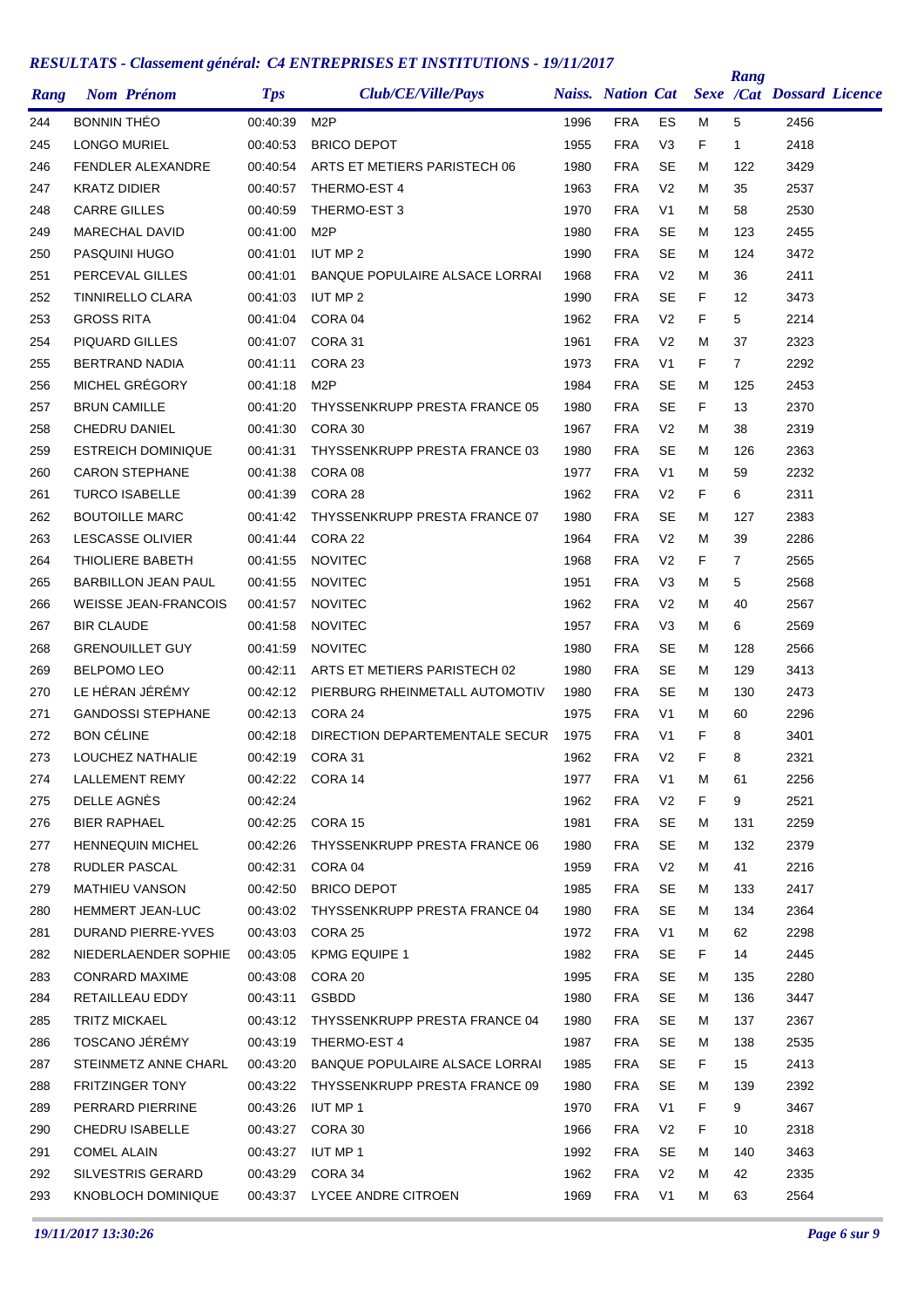| Rang |                     | <b>Nom Prénom</b>            | <b>Tps</b>           | Club/CE/Ville/Pays                          |      | <b>Naiss.</b> Nation Cat |                |    | Rang              | <b>Sexe /Cat Dossard Licence</b> |  |
|------|---------------------|------------------------------|----------------------|---------------------------------------------|------|--------------------------|----------------|----|-------------------|----------------------------------|--|
| 294  |                     | <b>LAURENT VIRGINIE</b>      | 00:43:41             | ARTS ET METIERS PARISTECH 07                | 1980 | <b>FRA</b>               | <b>SE</b>      | F. | 16                | 3435                             |  |
| 295  |                     | <b>DEGUITRE CAROLINE</b>     | 00:43:42             | <b>EMZD METZ</b>                            | 1980 | <b>FRA</b>               | <b>SE</b>      | F  | 17                | 3450                             |  |
| 296  |                     | <b>MALRAISON JULIEN</b>      | 00:43:53             | <b>DDPP</b>                                 | 1984 | <b>FRA</b>               | <b>SE</b>      | М  | 141               | 2557                             |  |
| 297  | <b>FRITZ CLAUDE</b> |                              | 00:44:09             | CORA 07                                     | 1953 | <b>FRA</b>               | V <sub>3</sub> | м  | $\overline{7}$    | 2225                             |  |
| 298  | <b>NOEL JEREMIE</b> |                              | 00:44:13             | CORA 15                                     | 1994 | <b>FRA</b>               | <b>SE</b>      | м  | 142               | 2257                             |  |
| 299  | <b>CHANE MAGALI</b> |                              | 00:44:16             | THYSSENKRUPP PRESTA FRANCE 08               | 1980 | <b>FRA</b>               | SE             | F. | 18                | 2388                             |  |
| 300  |                     | <b>CHIARO DOMINIQUE</b>      | 00:44:16             | <b>PIERROT</b>                              | 1992 | <b>FRA</b>               | <b>SE</b>      | М  | 143               | 2402                             |  |
| 301  | HULLAR XAVIER       |                              | 00:44:18             | THERMO-EST 4                                | 1962 | <b>FRA</b>               | V <sub>2</sub> | M  | 43                | 2536                             |  |
| 302  |                     | PINGANT VALERIE              | 00:44:19             | THYSSENKRUPP PRESTA FRANCE 05               | 1980 | <b>FRA</b>               | <b>SE</b>      | F  | 19                | 2374                             |  |
| 303  |                     | <b>JANNY GUILAINE</b>        | 00:44:24             | CORA 13                                     | 1967 | <b>FRA</b>               | V <sub>2</sub> | F  | 11                | 2251                             |  |
| 304  |                     | <b>COLLIGNON VIRGINIE</b>    | 00:44:30             | <b>PIERROT</b>                              | 1980 | <b>FRA</b>               | <b>SE</b>      | F  | 20                | 2401                             |  |
| 305  | <b>FOLTZ ERIC</b>   |                              | 00:44:38             | THYSSENKRUPP PRESTA FRANCE 04               | 1980 | <b>FRA</b>               | <b>SE</b>      | Μ  | 144               | 2369                             |  |
| 306  |                     | PAUVERT YERVIN               | 00:44:39             | DIRECTION DEPARTEMENTALE SECUR              | 1980 | <b>FRA</b>               | SE             | М  | 145               | 3405                             |  |
| 307  |                     | <b>HEHN FRANCOIS</b>         | 00:44:41             | ARTS ET METIERS PARISTECH 03                | 1980 | <b>FRA</b>               | <b>SE</b>      | Μ  | 146               | 3417                             |  |
| 308  |                     | <b>SCHULER NICOLAS</b>       | 00:44:44             | CORA 30                                     | 1983 | <b>FRA</b>               | <b>SE</b>      | м  | 147               | 2320                             |  |
| 309  |                     | KASPRZAK JEROME              | 00:44:50             | CORA 32                                     | 1979 | <b>FRA</b>               | <b>SE</b>      | м  | 148               | 2325                             |  |
| 310  | <b>MONIER GERY</b>  |                              | 00:44:51             | CORA 32                                     | 1975 | <b>FRA</b>               | V <sub>1</sub> | М  | 64                | 2326                             |  |
| 311  |                     | <b>HETHENER CORALIE</b>      | 00:44:54             | CORA 24                                     | 1989 | <b>FRA</b>               | SE             | F  | 21                | 2293                             |  |
| 312  |                     | <b>HETHENER JEAN-PHILIPP</b> | 00:44:54             | CORA 24                                     | 1964 | <b>FRA</b>               | V <sub>2</sub> | M  | 44                | 2294                             |  |
| 313  |                     | <b>BONJEAN CAROLE</b>        | 00:44:57             | <b>PIERROT</b>                              | 1971 | <b>FRA</b>               | V1             | F  | 10                | 2397                             |  |
| 314  |                     | KINZELIN JOHANN              | 00:44:59             | CORA 03                                     | 1981 | <b>FRA</b>               | SE             | М  | 149               | 2212                             |  |
| 315  |                     | RENE RAPHAELLE               | 00:45:01             | CORA 19                                     | 1971 | <b>FRA</b>               | V <sub>1</sub> | F  | 11                | 2274                             |  |
| 316  |                     | <b>NUSS RAYMOND</b>          | 00:45:09             | CORA 27                                     | 1955 | <b>FRA</b>               | V3             | М  | 8                 | 2305                             |  |
| 317  |                     | <b>BEUDOT CECILE</b>         | 00:45:13             | <b>ENSEMBLE SCOLAIRE JEAN XXIII 1</b>       | 1985 | <b>FRA</b>               | SE             | F  | 22                | 3475                             |  |
| 318  | <b>PULL PIERRE</b>  |                              | 00:45:17             | PIERBURG RHEINMETALL AUTOMOTIV              | 1995 | <b>FRA</b>               | <b>SE</b>      | M  | 150               | 2468                             |  |
| 319  | <b>DUEZ MELANIE</b> |                              | 00:45:20             | CORA 03                                     | 1986 | <b>FRA</b>               | <b>SE</b>      | F  | 23                | 2210                             |  |
| 320  |                     | MORTIMORE DELPHINE           | 00:45:25             | CORA 35                                     | 1973 | <b>FRA</b>               | V <sub>1</sub> | F  | $12 \overline{ }$ | 2340                             |  |
| 321  |                     | <b>ZRAIDI EMILIENNE</b>      | 00:45:25             | CORA 27                                     | 1977 | <b>FRA</b>               | V <sub>1</sub> | F  | 13                | 2307                             |  |
| 322  |                     | <b>FORFERT REGIS</b>         | 00:45:33             | CORA 16                                     | 1970 | <b>FRA</b>               | V1             | М  | 65                | 2263                             |  |
| 323  |                     | <b>KIREN FERNAND</b>         | 00:45:45             | THYSSENKRUPP PRESTA FRANCE 06               | 1970 | <b>FRA</b>               | V <sub>1</sub> | M  | 66                | 2377                             |  |
| 324  |                     | <b>MUNIER MELANIE</b>        | 00:45:45             | CORA 01                                     | 1993 | <b>FRA</b>               | <b>SE</b>      | F  | 24                | 2201                             |  |
| 325  |                     | <b>BRESLER SEBASTIEN</b>     |                      | 00:45:48 CORA 05                            | 1978 | <b>FRA</b>               | V <sub>1</sub> | M  | 67                | 2218                             |  |
| 326  |                     | <b>SORTON DANIEL</b>         | 00:45:52             | PIERBURG RHEINMETALL AUTOMOTIV              | 1980 | <b>FRA</b>               | <b>SE</b>      | M  | 151               | 2467                             |  |
| 327  |                     | PAGES VIOLAINE               | 00:45:52             | <b>KPMG EQUIPE 2</b>                        | 1976 | <b>FRA</b>               | V <sub>1</sub> | F. | 14                | 2447                             |  |
| 328  |                     | PHILIPPOT JEAN-RAYMON        | 00:45:53             | DREAL équipe 2                              | 1985 | <b>FRA</b>               | SE             | M  | 152               | 2431                             |  |
| 329  | CALLOT YOANN        |                              | 00:46:01             | THYSSENKRUPP PRESTA FRANCE 06               | 1980 | <b>FRA</b>               | <b>SE</b>      | M  | 153               | 2381                             |  |
| 330  |                     | PIQUIONNE MICKAEL            | 00:46:06             | USINES CLAAS FRANCE 2                       | 1978 | <b>FRA</b>               | V <sub>1</sub> | м  | 68                | 2572                             |  |
| 331  |                     | <b>CORLARDELLE SAMUEL</b>    | 00:46:10             | VILLE DE METZ                               | 1980 | <b>FRA</b>               | <b>SE</b>      | M  | 154               | 2549                             |  |
| 332  |                     | <b>GIUSEPPINA ARNONE</b>     | 00:46:23             | CORA 06                                     | 1964 | <b>FRA</b>               | V <sub>2</sub> | м  | 45                | 2223                             |  |
| 333  |                     | JEBBAR MOHAMED               | 00:46:23             | DREAL équipe 2                              | 1990 | <b>FRA</b>               | <b>SE</b>      | M  | 155               | 2430                             |  |
| 334  |                     | SPATAZZA CHRISTELLE          | 00:46:41             | BANQUE POPULAIRE ALSACE LORRAI              | 1980 | <b>FRA</b>               | SE             | F. | 25                | 2410                             |  |
| 335  |                     | MULLER BRIGITTE              | 00:46:46             | CORA 05                                     | 1961 | <b>FRA</b>               | V <sub>2</sub> | F. | 12                | 2219                             |  |
| 336  |                     | CATHELAIN FLORIAN            | 00:46:47             | CORA 20                                     | 1969 | <b>FRA</b>               | V <sub>1</sub> | M  | 69                | 2277                             |  |
| 337  | <b>CABON JULIE</b>  |                              | 00:46:47             | ARTS ET METIERS PARISTECH 05                | 1980 | <b>FRA</b>               | <b>SE</b>      | F  | 26                | 3424                             |  |
|      |                     | SCHIAPPA STEPHANIE           |                      |                                             | 1980 | <b>FRA</b>               | <b>SE</b>      | F  |                   | 3443                             |  |
| 338  | <b>REMY SOPHIE</b>  |                              | 00:46:49<br>00:46:55 | ARTS ET METIERS PARISTECH 09<br><b>DDPP</b> | 1972 | <b>FRA</b>               | V <sub>1</sub> | F. | 27<br>15          | 2554                             |  |
| 339  |                     |                              |                      |                                             |      | <b>FRA</b>               |                |    |                   |                                  |  |
| 340  |                     | <b>CONSBRUCK PATRICE</b>     | 00:47:04             | KPMG EQUIPE 2                               | 1966 |                          | V <sub>2</sub> | Μ  | 46                | 2452                             |  |
| 341  |                     | REZAG GERMAIN                |                      | 00:47:06 CORA 17                            | 1982 | <b>FRA</b>               | <b>SE</b>      | м  | 156               | 2268                             |  |
| 342  |                     | SALVY MORGANE                |                      | 00:47:06 CORA 17                            | 1989 | FRA                      | SE             | F. | 28                | 2267                             |  |
| 343  | <b>BAUER DIDIER</b> |                              | 00:47:06             | ECOLE ELEMENTAIRE MARCEL PAGNO              | 1959 | <b>FRA</b>               | V <sub>2</sub> | Μ  | 47                | 2342                             |  |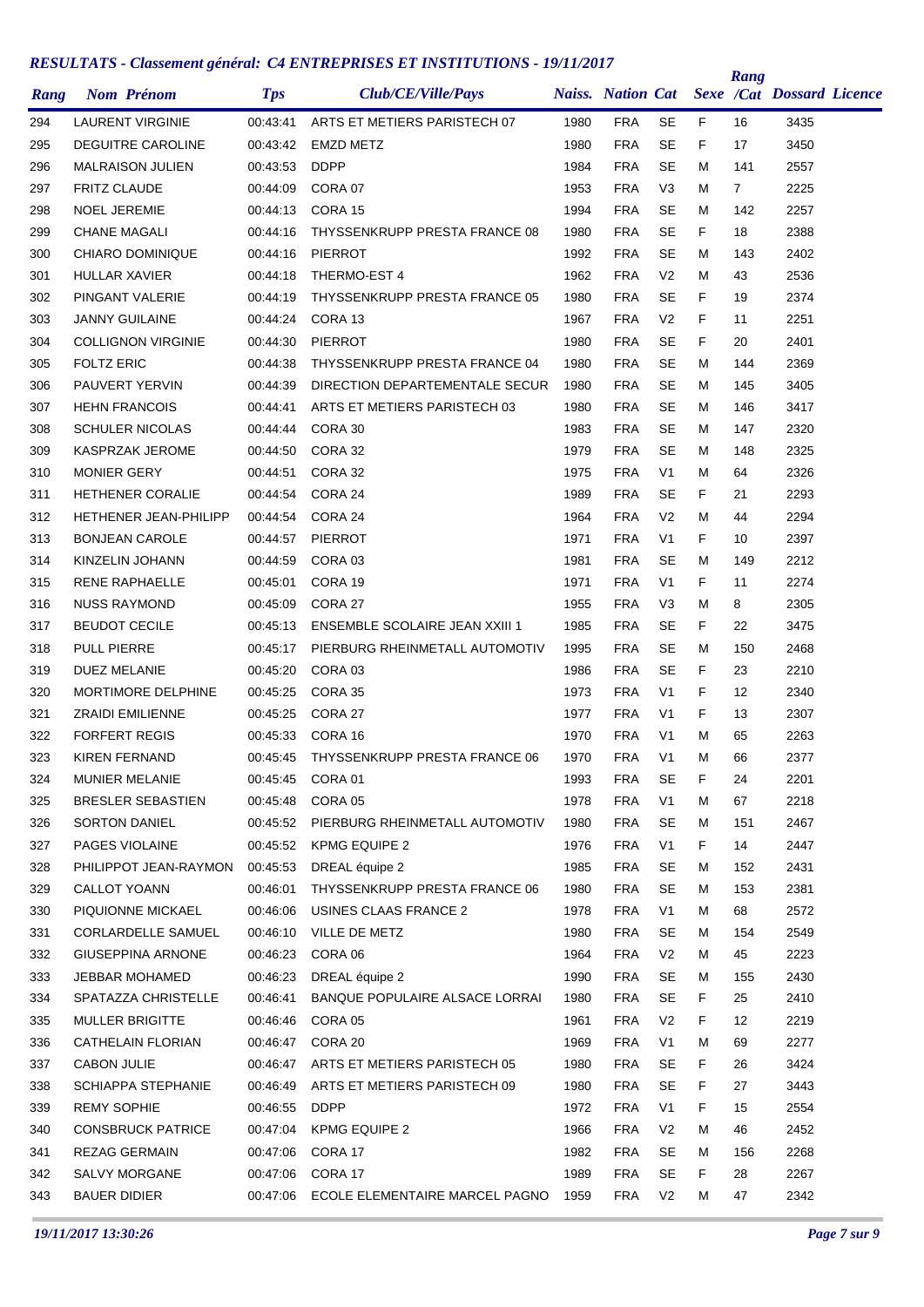| Rang       | <b>Nom Prénom</b>                       | <b>Tps</b>           | Club/CE/Ville/Pays                    |              | <b>Naiss. Nation Cat</b> |                             |          | Rang       | <b>Sexe /Cat Dossard Licence</b> |        |
|------------|-----------------------------------------|----------------------|---------------------------------------|--------------|--------------------------|-----------------------------|----------|------------|----------------------------------|--------|
| 344        | DURAND ROSELYNE                         | 00:47:08             | CORA 25                               | 1972         | <b>FRA</b>               | V <sub>1</sub>              | F        | 16         | 2299                             |        |
| 345        | KIEFFER THIBAUD                         | 00:47:09             | CORA 25                               | 1989         | <b>FRA</b>               | <b>SE</b>                   | м        | 157        | 2297                             |        |
| 346        | <b>VASSEUR PIERRE</b>                   | 00:47:10             | <b>PIERROT</b>                        | 1953         | <b>FRA</b>               | V <sub>3</sub>              | м        | 9          | 2398                             |        |
| 347        | BOUASSA BOUASSA WEN                     | 00:47:12             | <b>IUT MP 2</b>                       | 1990         | <b>FRA</b>               | SE                          | М        | 158        | 3469                             |        |
| 348        | <b>OLRY XAVIER</b>                      | 00:47:12             | THYSSENKRUPP PRESTA FRANCE 06         | 1980         | <b>FRA</b>               | <b>SE</b>                   | М        | 159        | 2376                             |        |
| 349        | <b>BELOTTE JOHANN</b>                   | 00:47:13             | PIERBURG RHEINMETALL AUTOMOTIV        | 1980         | <b>FRA</b>               | SE                          | М        | 160        | 2469                             |        |
| 350        | <b>MERCIER PAULINE</b>                  | 00:47:13             | CORA 03                               | 1984         | <b>FRA</b>               | <b>SE</b>                   | F        | 29         | 2209                             |        |
| 351        | <b>MUNIER CORALIE</b>                   | 00:47:13             | CORA 02                               | 1996         | <b>FRA</b>               | ES                          | F        | 3          | 2205                             |        |
| 352        | <b>LOMBARDI FRANCOIS</b>                | 00:47:16             | <b>ENSEMBLE SCOLAIRE JEAN XXIII 2</b> | 1980         | <b>FRA</b>               | <b>SE</b>                   | м        | 161        | 3482                             |        |
| 353        | <b>TORCASO FRANÇOIS</b>                 | 00:47:19             | DREAL équipe 2                        | 1969         | <b>FRA</b>               | V <sub>1</sub>              | М        | 70         | 2428                             |        |
| 354        | LUTZ NOÉMIE                             | 00:47:23             |                                       | 1989         | <b>FRA</b>               | SE                          | F        | 30         | 2515                             | 108687 |
| 355        | <b>HUMBERT DAMIEN</b>                   | 00:47:23             | THERMO-EST 3                          | 1996         | <b>FRA</b>               | ES                          | M        | 6          | 2533                             |        |
| 356        | LEBAUDY ANNE-LAURE                      | 00:47:25             | ARTS ET METIERS PARISTECH 09          | 1980         | <b>FRA</b>               | SE                          | F        | 31         | 3441                             |        |
| 357        | ROGER ELISE                             | 00:47:26             | DIRECTION DEPARTEMENTALE SECUR        | 1980         | <b>FRA</b>               | <b>SE</b>                   | F        | 32         | 3403                             |        |
| 358        | <b>TORCASO CATHERINE</b>                | 00:47:26             | DREAL équipe 1                        | 1969         | <b>FRA</b>               | V <sub>1</sub>              | F        | 17         | 2421                             |        |
| 359        | <b>BAUDINET CYRIL</b>                   | 00:47:35             | THYSSENKRUPP PRESTA FRANCE 07         | 1980         | <b>FRA</b>               | <b>SE</b>                   | м        | 162        | 2382                             |        |
| 360        | PIERRON MENDY                           | 00:47:35             | CORA 20                               | 1994         | <b>FRA</b>               | <b>SE</b>                   | F        | 33         | 2279                             |        |
| 361        | <b>DILOS LAURENCE</b>                   | 00:47:36             | <b>JEAN LEFEBVRE LORRAINE</b>         | 1967         | <b>FRA</b>               | V <sub>2</sub>              | F        | 13         | 2440                             |        |
| 362        | <b>LOELTZ MARJORIE</b>                  | 00:47:52             | THYSSENKRUPP PRESTA FRANCE 05         | 1980         | <b>FRA</b>               | <b>SE</b>                   | F        | 34         | 2372                             |        |
| 363        | <b>MAYER MARYLINE</b>                   | 00:47:53             | CORA 30                               | 1965         | <b>FRA</b>               | V <sub>2</sub>              | F        | 14         | 2317                             |        |
| 364        | NAVARRO JÉRÉMY                          | 00:48:01             | <b>TRIGO</b>                          | 1980         | <b>FRA</b>               | <b>SE</b>                   | м        | 163        | 2542                             |        |
| 365        | <b>KLEINHENTZ SYLVAIN</b>               | 00:48:01             | CORA 11                               | 1959         | <b>FRA</b>               | V <sub>2</sub>              | М        | 48         | 2244                             |        |
| 366        | CAER CÉLIA                              | 00:48:01             | M <sub>2</sub> P                      | 1988         | <b>FRA</b>               | SE                          | F.       | 35         | 2454                             |        |
| 367        | PARALAGRECO PATRICIA                    | 00:48:02             | CORA 09                               | 1966         | <b>FRA</b>               | V <sub>2</sub>              | F        | 15         | 2235                             |        |
| 368        | <b>JOURDAIN PIERRE</b>                  | 00:48:05             | THYSSENKRUPP PRESTA FRANCE 03         | 1980         | <b>FRA</b>               | <b>SE</b>                   | м        | 164        | 2362                             |        |
| 369        | <b>DASSENOY CAROLINE</b>                | 00:48:13             | CORA 29                               | 1982         | <b>FRA</b>               | <b>SE</b>                   | F.       | 36         | 2313                             |        |
| 370        | <b>DIOUF BLANDINE</b>                   | 00:48:15             | <b>ENSEMBLE SCOLAIRE JEAN XXIII 2</b> | 1980         | <b>FRA</b>               | <b>SE</b>                   | F        | 37         | 3479                             |        |
|            |                                         | 00:48:19             | ARTS ET METIERS PARISTECH 04          |              |                          | <b>SE</b>                   | м        |            |                                  |        |
| 371<br>372 | <b>LEVON JOHAN</b><br>BERTRAND BENJAMIN | 00:48:20             | <b>MAISONS CLAIRE</b>                 | 1980<br>1993 | <b>FRA</b><br><b>FRA</b> | <b>SE</b>                   | м        | 165        | 3420<br>2465                     |        |
|            | <b>MILBACH PAUL</b>                     |                      | ARTS ET METIERS PARISTECH 04          |              | <b>FRA</b>               | <b>SE</b>                   |          | 166<br>167 | 3422                             |        |
| 373        | <b>ZANNOL ANNE</b>                      | 00:48:20             | CORA 16                               | 1980<br>1972 | <b>FRA</b>               | V <sub>1</sub>              | М<br>F   |            | 2261                             |        |
| 374        |                                         | 00:48:24<br>00:48:30 |                                       |              |                          |                             |          | 18         |                                  |        |
| 375        | SEIWERT CORALINE<br>RASQUIN PEGGY       |                      | <b>KPMG EQUIPE 2</b><br><b>DDPP</b>   | 1992<br>1973 | <b>FRA</b><br><b>FRA</b> | SE<br>V <sub>1</sub>        | F<br>F.  | 38<br>19   | 2450<br>2552                     |        |
| 376        | <b>BARBICHE MICKAEL</b>                 | 00:48:33             | <b>DDPP</b>                           | 1984         | <b>FRA</b>               | <b>SE</b>                   |          |            | 2555                             |        |
| 377        |                                         | 00:48:34             | DREAL équipe 1                        |              |                          |                             | М        | 168        |                                  |        |
| 378        | <b>BOLZE ISABELLE</b><br>RUDLER CELIA   | 00:48:50             | CORA 34                               | 1961<br>1988 | <b>FRA</b><br><b>FRA</b> | V <sub>2</sub><br><b>SE</b> | F.<br>F. | 16<br>39   | 2422<br>2334                     |        |
| 379        |                                         | 00:48:52             |                                       |              |                          |                             |          |            |                                  |        |
| 380        | DEFLRAINE OLIVIER                       | 00:48:54             | PSA Peugeot Citröen Tremery / Metz 1  | 1968         | <b>FRA</b>               | V <sub>2</sub>              | М        | 49         | 2485                             | 759074 |
| 381        | MOREL ALEXANDRE                         | 00:48:57             | THERMO-EST 4                          | 1969         | <b>FRA</b>               | V <sub>1</sub>              | М        | 71         | 2534                             |        |
| 382        | <b>GUBLIN DIDIER</b>                    | 00:48:57             | THERMO-EST 3                          | 1959         | <b>FRA</b>               | V <sub>2</sub>              | М        | 50         | 2531                             |        |
| 383        | PERSEM SEBASTIEN                        | 00:49:11             | CORA 31                               | 1989         | <b>FRA</b>               | <b>SE</b>                   | М        | 169        | 2324                             |        |
| 384        | SIEBERT DORIAN                          | 00:49:24             | THYSSENKRUPP PRESTA FRANCE 06         | 1980         | <b>FRA</b>               | <b>SE</b>                   | м        | 170        | 2378                             |        |
| 385        | LEININGER GREGOIRE                      | 00:49:25             | CORA 11                               | 1959         | <b>FRA</b>               | V <sub>2</sub>              | М        | 51         | 2242                             |        |
| 386        | FRONDUTI JENNIFER                       | 00:49:29             | <b>KPMG EQUIPE 2</b>                  | 1986         | <b>FRA</b>               | <b>SE</b>                   | F.       | 40         | 2448                             |        |
| 387        | <b>HOEN FLORENCE</b>                    | 00:49:31             | CORA 06                               | 1969         | <b>FRA</b>               | V <sub>1</sub>              | F.       | 20         | 2221                             |        |
| 388        | MULLER CHRISTINE                        | 00:49:31             | CORA 06                               | 1967         | <b>FRA</b>               | V <sub>2</sub>              | F.       | 17         | 2222                             |        |
| 389        | DURAND CAMILLE                          | 00:49:45             | ARTS ET METIERS PARISTECH 09          | 1980         | <b>FRA</b>               | SE                          | F.       | 41         | 3440                             |        |
| 390        | <b>COLLIGNON CYRIELLE</b>               | 00:49:52             | KPMG EQUIPE 2                         | 1993         | <b>FRA</b>               | <b>SE</b>                   | F.       | 42         | 2449                             |        |
| 391        | HAGENBURG CHANTAL                       | 00:50:01             | CORA 07                               | 1972         | <b>FRA</b>               | V <sub>1</sub>              | F        | 21         | 2226                             |        |
| 392        | POSS SANDRA                             |                      | 00:50:02 ARTS ET METIERS PARISTECH 09 | 1980         | <b>FRA</b>               | <b>SE</b>                   | F.       | 43         | 3442                             |        |
| 393        | DANES DOMINIQUE                         | 00:50:21             | CORA 32                               | 1985         | <b>FRA</b>               | <b>SE</b>                   | М        | 171        | 2327                             |        |